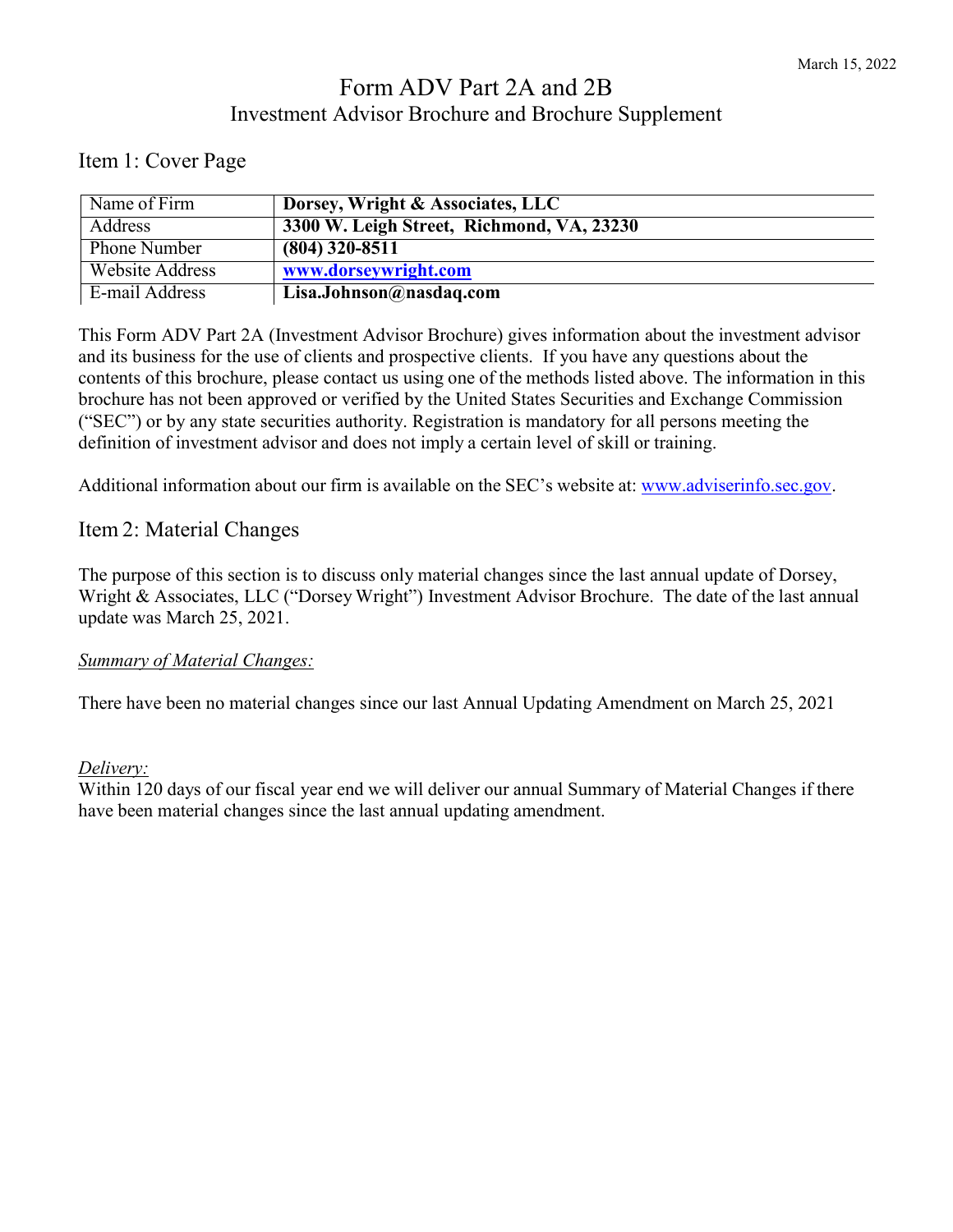# **Contents**

| Item 11: Code of Ethics, Participation or Interest in Client Transactions, and Personal Trading18 |  |
|---------------------------------------------------------------------------------------------------|--|
|                                                                                                   |  |
|                                                                                                   |  |
|                                                                                                   |  |
|                                                                                                   |  |
|                                                                                                   |  |
|                                                                                                   |  |
|                                                                                                   |  |
|                                                                                                   |  |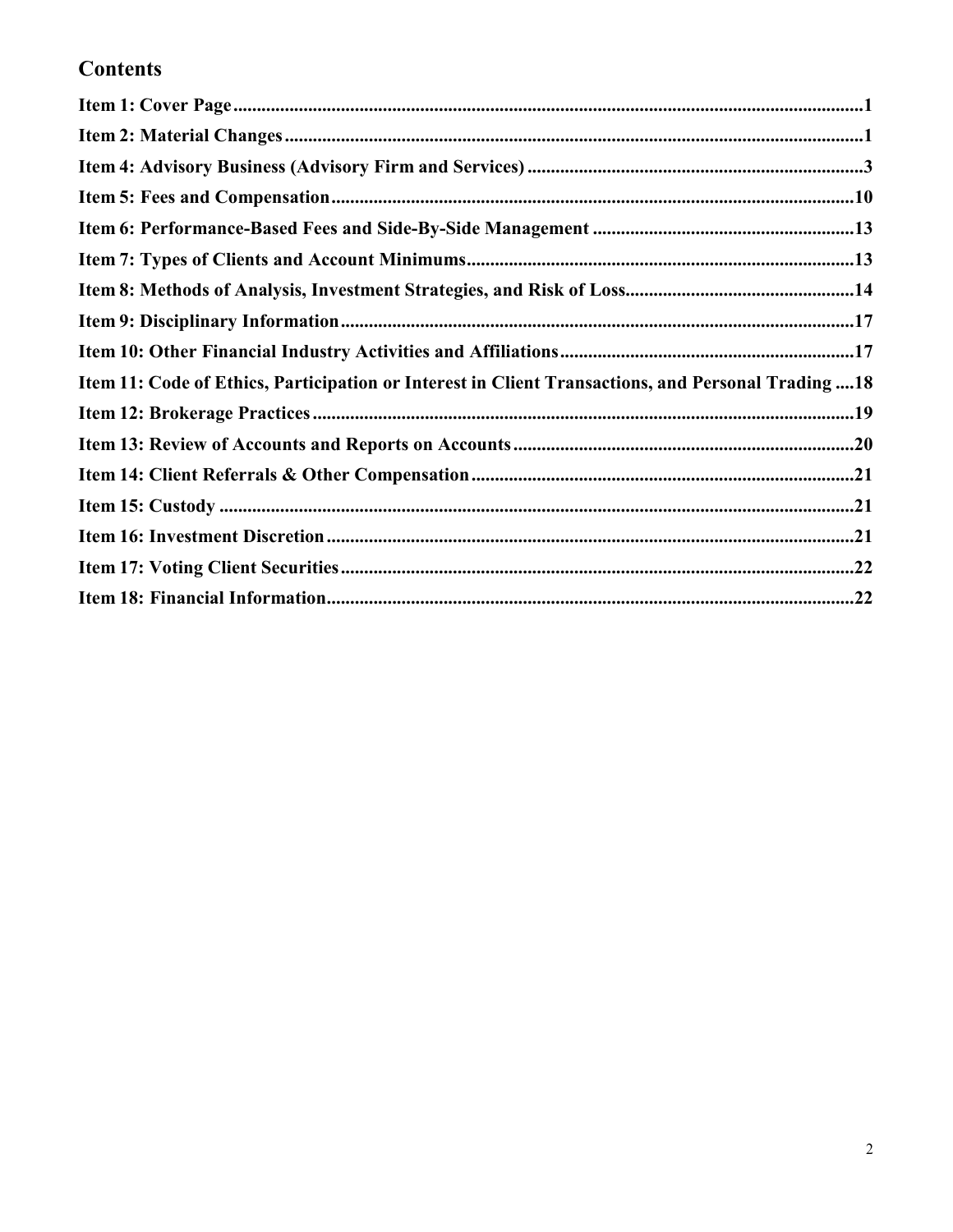# <span id="page-2-0"></span>Item 4: Advisory Business (Advisory Firm and Services)

#### *Advisory Firm*

Dorsey Wright has been providing investment advisory services since 1987. Dorsey Wright's current principal owners are:

- Nasdaq, Inc.;
- Granite Redux, Inc., a Delaware corporation and wholly owned subsidiary of Nasdaq, Inc.; and
- Granite Block, Inc., a Delaware corporation and wholly owned subsidiary of Nasdaq, Inc.

Dorsey Wright offers various types of advisory services as described in more detail below the list.

- 1. Investment Management provides personal investment advisory services for individual investors. The Investment Management activity takes place primarily from the California office.
- 2. Research and subscription services directed primarily to institutional clients (including mutual funds, unit investment trusts ("UITs"), exchange traded funds ("ETFs")), and some individual investors. These impersonal advisory services come in a digital format and are primarily generatedfrom the home office in Virginia.
- 3. Seminars, Webinars, and Broker Institutes.
- 4. Hourly special services.
- 5. Advisory, sub-advisory, licensing, and consultant services are provided to mutual funds, UIT providers, providers of ETFs, and providers of structured notes and certificates of deposit.

#### *Advisory Services*

#### Investment Management

The Investment Management arm of Dorsey Wright provides investment supervisory services ("Investment Management"). These personalized services are provided to individual investors, who in turn are clients of several unaffiliated broker/dealer or investment advisory firms. Our goal for Investment Management services is to attain meaningful investment results with emphasis on meeting the particular needs and investment goals of each client. These services are primarily provided through our California branch office; however, the methodologies and the portfolio management strategies used are created in collaboration with our main office in Virginia. For further discussion on our methodologies and strategies, see Item 8 of this brochure.

As of December 31, 2021, Dorsey Wright has \$ 414,883,091.00 of assets under management on a discretionary basis. This includes our separately managed accounts, as well as our advisory and subadvisory arrangements.

Investment Management is based upon the same technical analysis that drives our research reports. Investment Management provides the value-added service that the investment account is monitored and that the advice is implemented by a qualified IA Representative of Dorsey Wright. Individual advice is afforded to the Investment Management clients. Advice and action taken on behalf of any client is likely to be similar to, but can be different from published research of a non-personalized nature.

A data gathering questionnaire is reviewed to determine the client's financial situation and investment objectives, and to give the client the opportunity to impose reasonable restrictions on the management of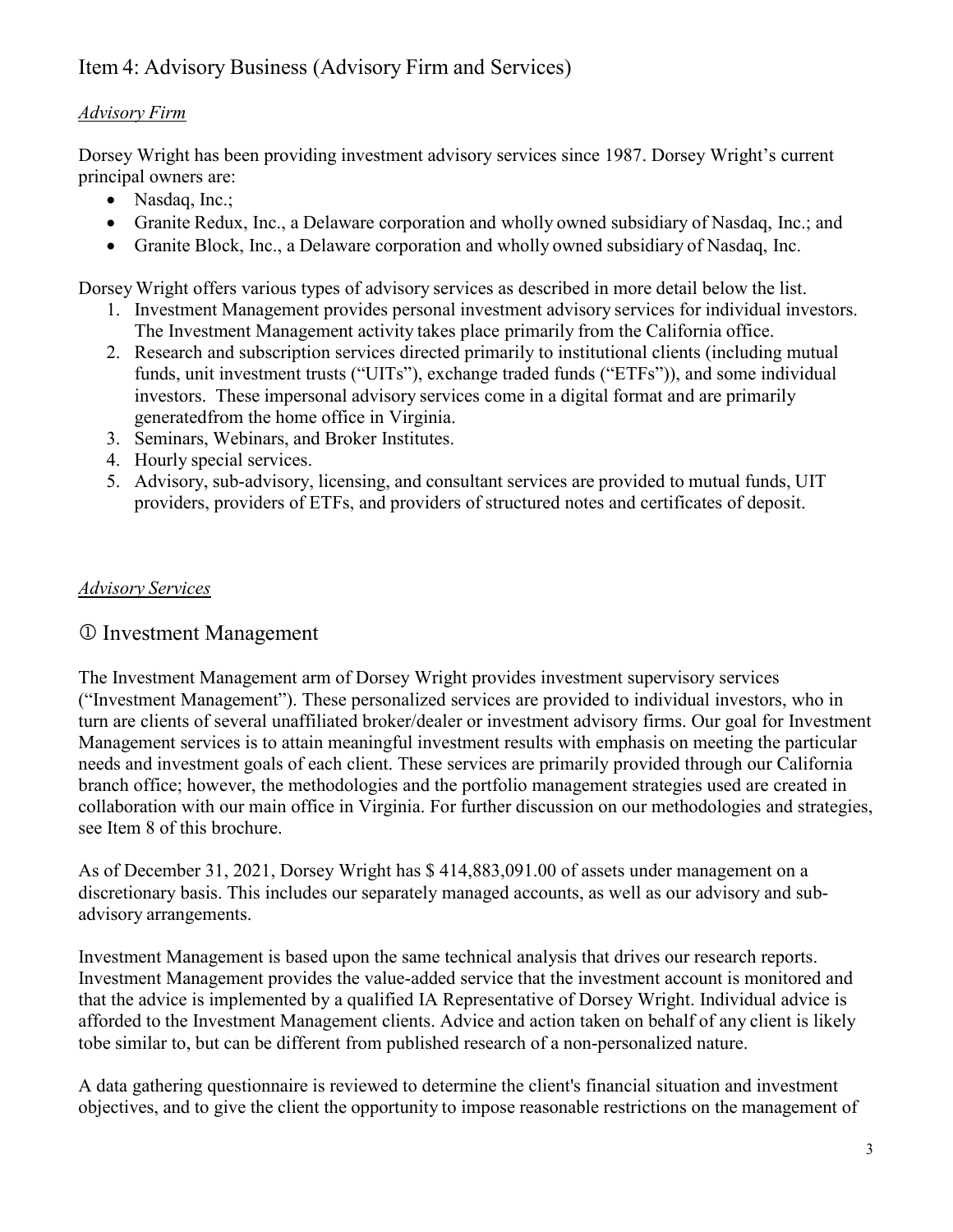the account. Clients have the ability to leave standing instructions with the Dorsey Wright IA Rep (or designee) to refrain from investing in particular securities or types of securities, or invest in limited amounts of securities. Annually the IA Rep (or designee) will notify the client in writing to contact the IA Rep (or designee) if there have been any changes in the client's financial situation or investment objectives, or to impose or modify account restrictions. The IA Rep (or designee) will contact or attempt to contact the client annually on these matters. It is the client's responsibility to notify the IA Rep (or designee) any time there are changes. In the case where a client is referred by an unaffiliated broker/dealer or investment advisory firm ("sponsor firm"), the agent of the sponsor firm may be acting as the designee for Dorsey Wright.

Dorsey Wright utilizes SEI Investment Managers Services, Inc. ("SEI"), to assist Dorsey Wright in many of the back office functions that support our Investment Management business. Dorsey Wright continues to be responsible for the content, quality, and timeliness of our Investment Management services, however, SEI's outsourced operational solutions help facilitate account opening and maintenance, daily reconciliation, and trade settlement. SEI prepares quarterly portfolio reports for Dorsey Wright's Investment Management clients on behalf of Dorsey Wright.

Clients may call in at any time during normal business hours to discuss directly with the IA Rep their account, financial situation, or investment needs. Clients will receive from the custodian/brokerage firm confirmations, unless they have elected to have their confirmations suppressed, and at least quarterly statements containing a description of all transactions and all account activity. The client retains the indicia of ownership of all securities and funds in the account.

## Research and Subscription Services

Dorsey Wright offers three combinations of charting, research, and software services with our Basic, Platinum and Elite subscription packages. For any of the subscription packages, billing is done either monthly, quarterly, or semi-annually in advance and payment is due upon receipt of the invoice. Clients may cancel at any time; however, clients must cancel by the 10th of the month to receive a pro-rata fee for that month. Clients who notify Dorsey Wright of cancellation after the 10th of the month will be charged for the whole month and will maintain access through the end of the month.

The Basic subscription package gives subscribers access to our charts, a limited number of watch lists, a select number of model portfolios, a limited search/sort feature, computer generated stock comments, and a "From the Analyst" daily research article. The Basic subscription is \$79/month.

Dorsey Wright currently provides approximately 30 managed model portfolios on its website. The purpose of these tools is to provide a guideline for managing a piece of a portfolio. The basis of the allocations in the models is Point and Figure relative strength (technical analysis). No risk-management tools or suitability considerations are factored into the models. The models are provided as impersonal research services. Investment professionals must make the final decisions as to allocations in investment portfolios when utilizing the research. These ETF model portfolios are included in subscriptions to all the subscription options described herein. ETF providers, including but not limited to, Blackrock (iShares), Invesco, First Trust, Franklin Templeton, DWS, KraneShares, and New York Life (IndexIQ), sponsor these models on a flat fee basis.

Dorsey Wright also makes certain ETF model portfolios available through other websites. Dorsey Wright has a contractual relationship with each of these companies to provide ETF models to their representatives, or in the case of a model platform, to their financial professional clients. The licensing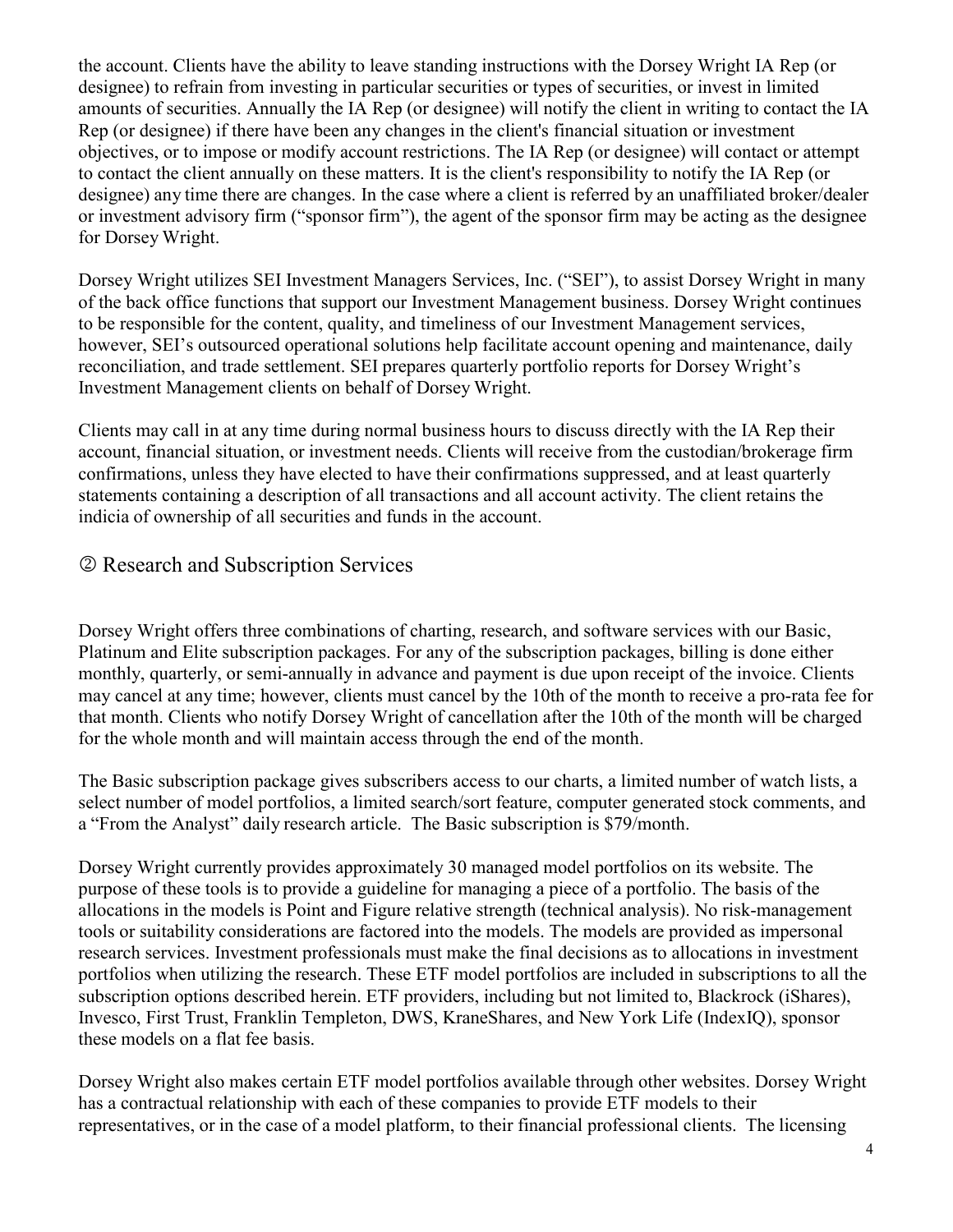fee paid to Dorsey Wright is based on the assets under management in the program. Dorsey Wright sometimes waives this fee at its discretion.

The Platinum subscription package gives subscribers access to everything in Basic noted above plus our Daily Equity Report, DALI and ESS services described below. The Platinum subscription package is \$299/month.

#### Daily Equity Report

This Report is a daily technical research report to financial advisors and institutions. The Report covers a large universe of securities, which are updated daily using Point & Figure charts. Each week we review our market indicators, highlighting any changes that may occur.

#### DALI

The Dynamic Asset Level Investing (D.A.L.I.) service applied relative strength analysis across the following six major asset classes, US Equities, International Equities, Commodities, Global Currencies, Fixed Income, and Cash, to identify leadership and guide tactical asset allocation. **ESS** 

The Enhanced Security Selection (ESS) service includes the Teambuilder and Matrix tools. Teambuilder aids in portfolio construction regarding mutual funds, ETFs, and stocks. The Relative Strength Matrix service evaluates a portfolio on a relative strength basis by creating a relative strength chart of each member of the portfolio versus every other member. This allows users to rank the portfolio by relative strength buy signals and columns. The ESS Package service, offers a few additional features such as email alerts for matrix movers, fund score methodology (FSM) models and select stock models.

The Elite subscription package gives subscribers access to everything in Basic and Platinum noted above plus custom strategy construction service. The Elite subscription package is \$399/month.

Dorsey Wright sometimes offer discounted rates for Basic, Platinum and Elite for higher volume relationships, academic institutions, promotions, and other circumstances.

#### Tactical Tilt Model Licensing

Dorsey Wright's Tactical Tilt Program is a model manager product that is licensed to broker-dealers, RIAs, or other financial institutions (the "licensee"). Dorsey Wright constructs and manages the model portfolios that are built with Exchange Traded Funds or open-end Mutual Funds as asset allocation investment solutions. The Tactical Tilt methodology is a rules-based process by which Dorsey Wright applies relative strength analysis to major asset classes to establish recommended investment weightings for each category, and similar analysis within asset classes to determine recommended sector weightings. The asset class weightings are based upon the results of the relative strength ranking process, and the constraints of strategic boundaries. Tactical Tilt Models are generally offered as a family, which provides a suite of risk-based options that vary materially only in the strategic boundaries within the program. Tactical Tilt model updates are provided on a scheduled basis, as frequently as weekly, or as infrequently as monthly, as established by the licensee. The investment inventory (i.e. securities used to gain exposure to a particular asset class or sector) vary based upon the availability of specific securities to the licensee or licensee preference. Generally, Dorsey Wright is compensated on an AUM basis for all assets participating within Tactical Tilt guided models. However, Dorsey Wright will charge a flat subscription fee to licensees at Dorsey Wright's discretion. Since the guided models are updated no more frequently than weekly, on a day chosen by the licensee, the licensee will receive some recommendations after such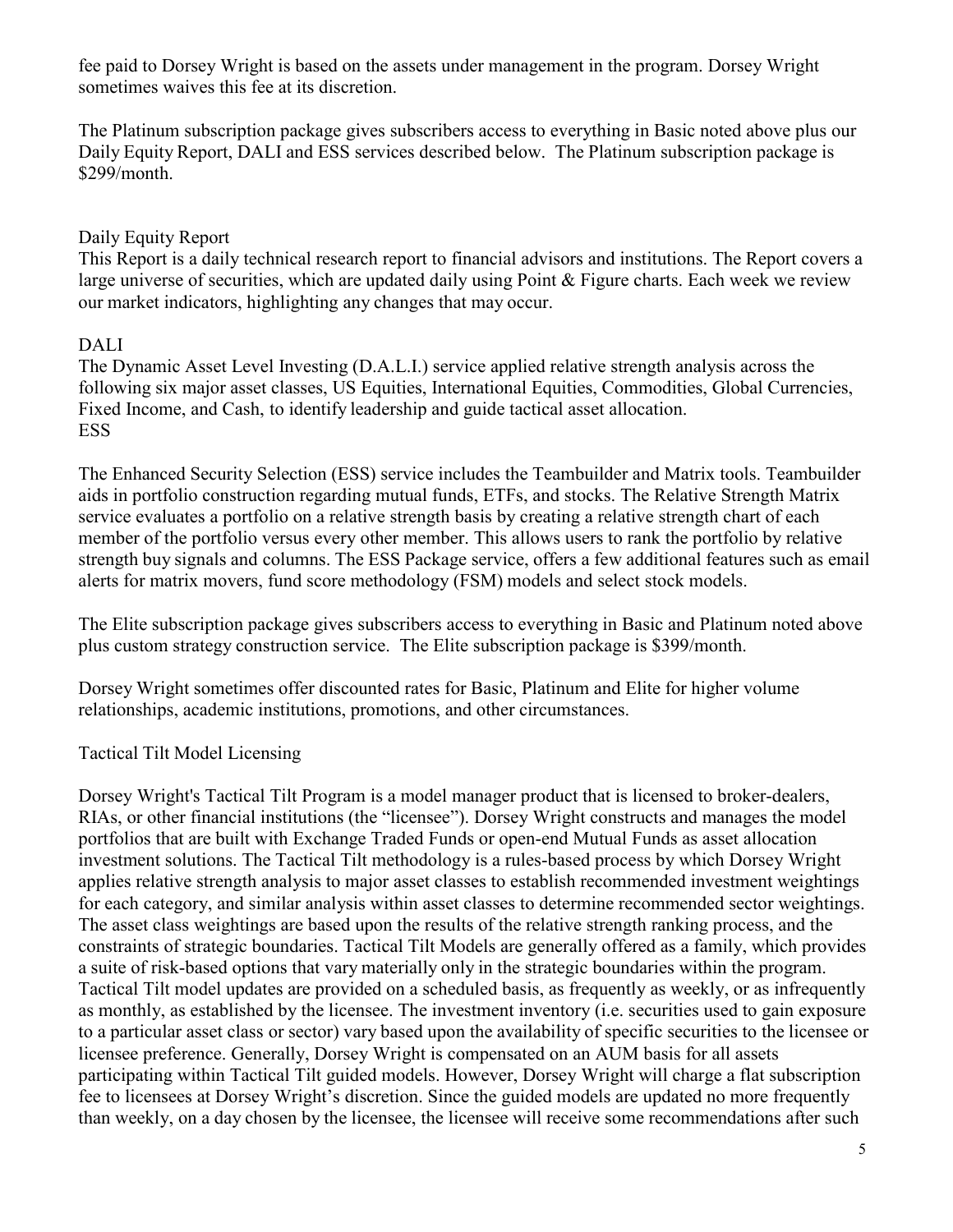recommendations or similar recommendations are distributed to other Dorsey Wright clients. The Tactical Tilt Models do not provide individual or personalized investment advice and the decision to put a client in a Tactical Tilt program belongs solely to the client's broker or advisor.

## Seminars, Webinars, and Broker Institute

Dorsey Wright offers seminars to its clients. These seminars are based on Point and Figure charting and designed to educate our clients on Point and Figure charting, its origin, the basics of this charting method, specific chart formations, relative strength, sector analysis, Exchange Traded Funds (ETF's), investment models, and our technical indicators. These seminars are approximately 1-3 hours in length. Dorsey Wright also offers intense, comprehensive one-day, a day and a half, and two day Point and Figure seminars for its subscription clients. Specialized seminars are also available at negotiated prices.

Dorsey Wright also offers webinars for clients. Webinar series and specialized webinars are also available at negotiated prices.

Dorsey Wright offers a two-day Point and Figure Institute in Richmond, Virginia as well. . These institutes are held as the need arises but have typically been held in the spring and fall of each year. Dorsey Wright also offers advanced institutes, and institutes in other cities. Pricing for various seminars, webinars and Broker Institute are negotiated based on complexity. From time to time, the Firm may offer all or part of these workshops at reduced or no extra charge to subscribers to other services or to other business partners.

Dorsey Wright also offers consulting services as part of its seminar services. This entails a visit to the office of a client to advise him or her on how to better implement our service and some of the features of our service. This service would include doing branch seminars as well as client seminars. The cost of this service can be negotiated.

## Hourly Special Services

Dorsey Wright periodically offer services where charges are on an hourly basis. This could include such services as portfolio evaluation or conference calls. The hourly charges for these services vary depending on the task.

## Advisory, Sub-Advisory, Licensing, and Consultant Services to Mutual Funds, UITs, Structured Products, Variable Insurance Trusts, ETFs, ETNs, and Unified Managed Account (UMA) Platforms

Dorsey Wright provides advisory, sub-advisory, licensing, and consultant services to mutual funds, unit investment trusts, structured products, variable insurance trusts, ETFs, and ETNs. The majority of the products that utilize a Dorsey Wright strategy are U.S.-listed or issued, however, Dorsey Wright provides model and index licensing services for use in a small number of foreign listed and issued products as well. The product providers listed below represent our main clients from this category.

#### *AdvisorShares*

Dorsey Wright acts as a sub-advisor to AdvisorShares for a suite of AdvisorShares Dorsey Wright ETFs. The AdvisorShares Dorsey Wright ADR ETF (AADR) is an all-cap international equity strategy seeks to achieve long-term capital appreciation through a portfolio of international companies in both developed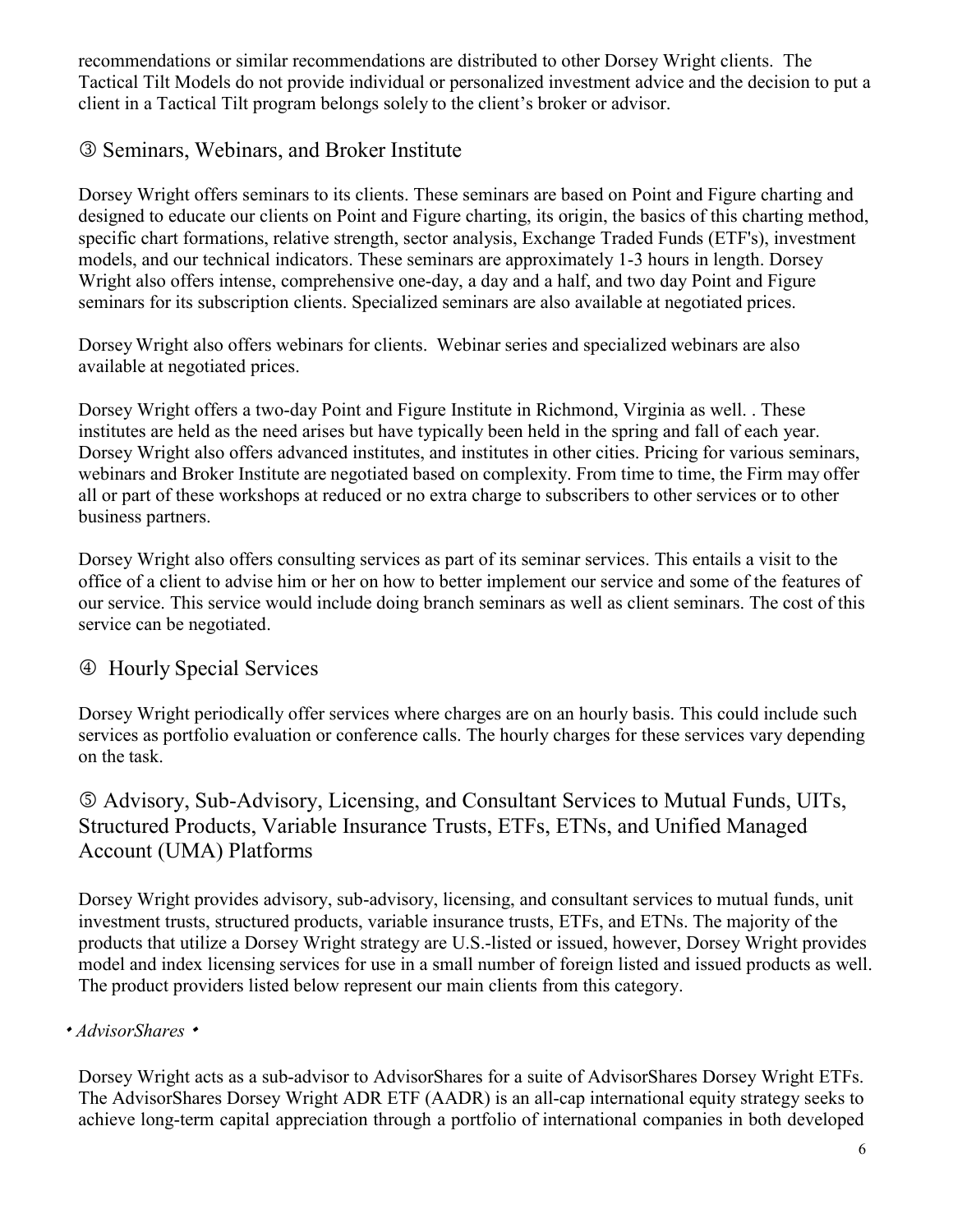and emerging markets. The investment strategy is relative strength-based and takes into account current sector and industry group allocations in order to keep the strategy diversified. There is no consideration given to the allocation between developed and emerging markets; the strategy will allocate between the two depending on global price trends. Exposure to international markets is primarily achieved through American Depository Receipts (ADRs).

The AdvisorShares Dorsey Wright Short ETF (DWSH) employs an actively managed strategy that seeks capital appreciation through short selling securities using a technical, systematically-driven investment approach. The strategy identifies the weakest relative strength securities from within an investment universe of U.S. large and mid-cap equities, short selling securities that have depreciated in price more than others in their investment universe and holding those securities until they exhibit buy signals.

The AdvisorShares Dorsey Wright Micro-Cap ETF (DWMC) utilizes an actively managed strategy that seeks long-term capital appreciation by investing in exchange-listed, micro-cap equities with sufficient liquidity that generally have a market capitalization of less than \$1 billion. The strategy is relative strength-based, buying securities from the investment universe that have appreciated in price more than other equities within its investment universe and holding those securities until they exhibit sell signals.

Dorsey Wright also licenses models to AdvisorShares for use in three ETFs: The AdvisorShares Dorsey Wright FSM All Cap World ETF (DWAW), AdvisorShares Dorsey Wright FSM U.S. Core ETF (DWUS), and AdvisorShares Dorsey Wright Alpha Equal Weight ETF (DWEQ). The underlying models for DWAW and DWUS utilize Dorsey Wright's Fund Score Method (FSM) framework. The FSM evaluates trend analysis, market relative strength, and peer relative strength to select funds that are showing outperformance. The All Cap World model is a global equity rotation strategy, while the U.S. Core model is a large cap equity rotation strategy. The model provided for the DWEQ utilizes two layers of relative strength, investing in high relative strength equities from sectors or industry groups showing outperformance, and also includes a defensive feature that allows the strategy to gradually add cash based on market indicators.

#### *Arrow Funds*

Dorsey Wright licenses models to Arrow Funds for use in two mutual funds and two exchange traded funds (ETFs). The Arrow Funds DWA Balanced Fund (DWAFX) is based upon the DWA Balanced Model, a model that invests in five (5) areas: Sector Rotation, Style Rotation, International Rotation, Fixed Income Rotation, and an Alternative Rotation. The Fund will rely primarily on relative strength when making the allocation decisions but other technical indicators may be used.

The Arrow DWA Tactical Fund (DWTFX) and the Arrow DWA Tactical ETF (DWAT) are based upon the DWA Tactical Model, a model that provides broad diversification across markets, sectors, styles, long and inverse domestic and international equities, fixed income, currencies and commodities primarily using Exchange Traded Fund (ETFs) instruments. The Model is constructed pursuant to our proprietary ranking and rotation methodology.

The Arrow DWA Country Rotation ETF (DWCR) seeks to track the Dorsey Wright Country and Stock Momentum Index. The Index's methodology is designed to select the top 10 strongest performing countries out of a universe of approximately 40 countries. Once a country is identified for inclusion within the Index, the Index methodology is designed to identify 10 companies that demonstrate powerful relative strength characteristics within that country. The Index is equally weighted and rebalanced and reconstituted on a quarterly basis.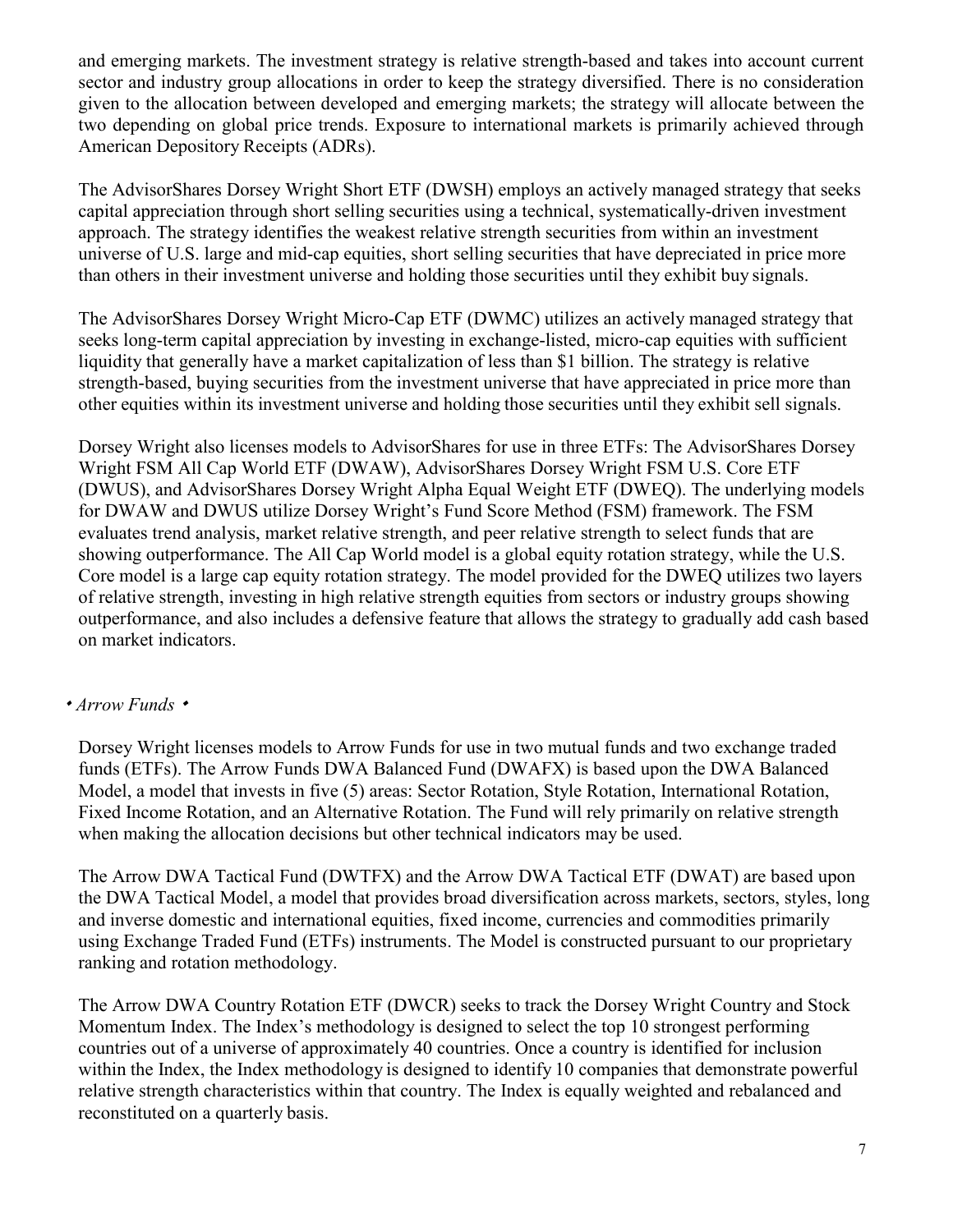#### *AssetMark*

Dorsey Wright acts as a research provider by providing AssetMark with investment models for their clients to follow. Dorsey Wright does not have discretion in the client accounts and solely provides broad investment models.

#### *First Trust*

Dorsey Wright acts as a consultant to First Trust Portfolios L.P. in connection with the First Trust Dorsey, Wright Relative Strength Top 50 unit investment trust series as well as the First Trust Dorsey, Wright Relative Strength Dividend unit investment trust series. The securities selected for inclusion within a series of the First Trust Dorsey Wright Relative Strength Top 50 are selected based on relative strength. The securities selected for inclusion within each series of the First Trust Dorsey Wright Relative Strength Dividend are selected based on a combination of relative strength and dividend yield. Each series of the unit investment trust is designed to be held over the fixed 15-month term of the trust.

Dorsey Wright licenses the Dorsey Wright Focus Five Index, the Dorsey Wright Dynamic Focus Five Index, the Dorsey Wright International Focus Five Index, the Nasdaq Dorsey Wright DALI1 Index, the Nasdaq Dorsey Wright People's Portfolio Index, the Dorsey Wright Momentum Plus Low Volatility Index, the Dorsey Wright Momentum Plus Dividend Yield Index, and the Dorsey Wright Momentum Plus Value Index to First Trust Advisors L.P. for use in the First Trust Focus 5 ETF (FV), the First Trust Dorsey Wright Dynamic Focus 5 ETF (FVC), the First Trust International Focus 5 ETF (IFV), the First Trust Dorsey Wright DALI1 ETF (DALI), the First Trust Dorsey Wright People's Portfolio ETF (DWPP), the First Trust Dorsey Wright Momentum & Low Volatility ETF (DVOL), the First Trust Dorsey Wright Momentum & Dividend ETF (DDIV), and the First Trust Dorsey Wright Momentum & Value ETF (DVLU), respectively. The FV seeks to track the Focus Five Index, an index designed to provide targeted exposure to the five First Trust sector and industry based ETFs identified by Dorsey Wright's index methodology to possess high relative strength. First Trust sector and industry based ETFs provide the universe for the index selection and the Focus Five Index always contains five ETFs. The Focus Five Index follows the Dorsey Wright Focus Five Model that Dorsey Wright has been publishing within its Equity Chart Database Service since late-October 2009. The Focus Five strategy is also licensed for use on unified managed account (UMA) platforms. The FVC utilizes the same methodology as the Focus Five Index (described above), however, in instances where relative strength diminishes across the equity sectors, the Dynamic Focus Five Index can raise varying amounts of exposure to a cash equivalent. The IFV seeks to track the International Focus Five Index, an index designed to provide targeted exposure to the five First Trust country and region based ETFs identified by Dorsey Wright's index methodology to possess high relative strength. First Trust country and region-focused ETFs provide the universe for the index selection and the International Focus Five Index always contains five ETFs. The International Focus Five Index follows the Dorsey Wright International Model that Dorsey Wright has been publishing within its Equity Chart Database Service since late-February 2012. The DALI seeks to track the Nasdaq Dorsey Wright DALI1 Index, an index that utilizes Dorsey Wright's Dynamic Asset Level Investing (DALI) framework to allocate to the top asset class among Domestic Equities, International Equities, Fixed Income, and Commodities via sub-indexes composed of ETFs. The DWPP seeks to track the Nasdaq Dorsey Wright People's Portfolio Index, an index designed to provide exposure to either the cap-weighted basket of equities representing the U.S. equity market, an equalweighted basket of equities representing the U.S. equity market, or T-bills, based upon daily relative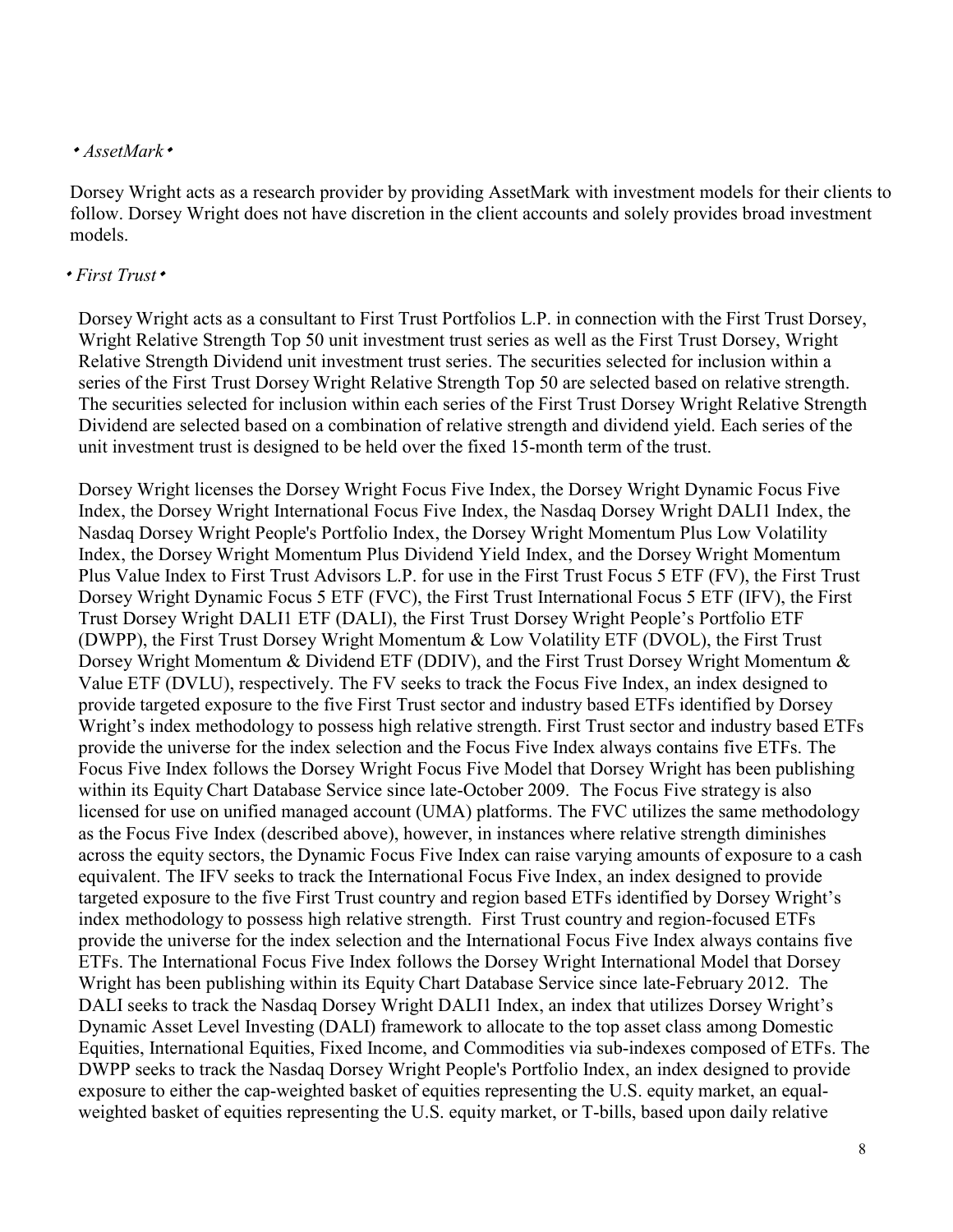strength readings resulting from Dorsey Wright's relative strength comparison process. The DVOL seeks to track an index of approximately 50 stocks from a starting universe of U.S. large and mid-cap equities that exhibit relatively low levels of volatility, while maintaining high levels of relative strength. The DDIV seeks to track an index of approximately 50 high dividend paying stocks that also maintain high levels of relative strength from a starting universe of U.S. large and mid-cap equities. The DVLU seeks to track an index of approximately 50 undervalued stocks, as measured by value oriented metrics (Price-to-Sales, Price-to-Book, Price-to-Earnings, Price-to-Cash), while maintaining high levels or relative strength, from a starting universe of U.S. large and mid-cap equities.

Dorsey Wright also licenses the Dorsey Wright Tactical Tilt Moderate Core Index to First Trust Advisors L.P. for use in a Variable Insurance Trust, the First Trust Dorsey Wright Tactical Core Portfolio. The Dorsey Wright Tactical Tilt Moderate Core Index is constructed using Dorsey Wright's relative strengthbased Dynamic Asset Level Investing ("DALI") asset allocation process. The Index is designed to allocate its investments among the domestic equity, international equity, fixed income, and cash asset classes. The Index gains exposure to the domestic equity, international equity, and fixed income asset classes through investment in ETFs.

Dorsey Wright licenses models to other registered investment advisors and unified managed account (UMA) platforms. These model portfolios are built with exchange traded funds or open-end mutual funds as asset allocation investment solutions for all, or part of a portfolio. These are impersonal, nondiscretionary, advisory solutions and Dorsey Wright is compensated on an AUM basis for assets participating within the guided models. Dorsey Wright licenses such guided models to Carson Wealth Management (CWM) for use by their representatives within client portfolios, and is compensated for this licensing arrangement by First Trust, who pays Dorsey Wright for all assets invested in the First Trust products included within the guided models provided to CWM. There are First Trust products within the guided models that Dorsey Wright or Nasdaq receives index licensing fees on, and in those cases Dorsey Wright (or Nasdaq) will receive a fee from First Trust based on assets participating the CWM guided model, as well as the licensing fees to Dorsey Wright from First Trust for assets invested in the guided models attributable to First Trust exchange traded funds.

#### *Invesco*

Invesco is an exchange traded product provider with a family domestic and international ETFs. Invesco ETFs trade on U.S. stock exchanges, as well as exchanges throughout Canada and Europe (source: [www.invesco.com,](http://www.invesco.com/) 3/11/2019).

Dorsey Wright created thirteen Technical Leaders indices. Technical Leaders indices are all constructed mechanically, using objective criteria from Dorsey Wright's proprietary ranking system, and contain between thirty and two hundred high relative strength stocks. The DWA tactical indices are also rulesbased, using objective criteria to rank a potential investment inventory of ETFs. Dorsey Wright licenses these indices to Invesco for use in 16 exchange traded funds. The Invesco exchange traded funds that utilize Dorsey Wright Technical Leaders or tactical indices are listed below.

- Exchange Traded Funds that utilize a Dorsey Wright Technical Leaders Index:
	- ♦ Invesco DWA Momentum (PDP)
	- ♦ Invesco DWA Developed Momentum (PIZ)
	- ♦ Invesco DWA Emerging Momentum (PIE)
	- ♦ Invesco DWA Smallcap Momentum (DWAS)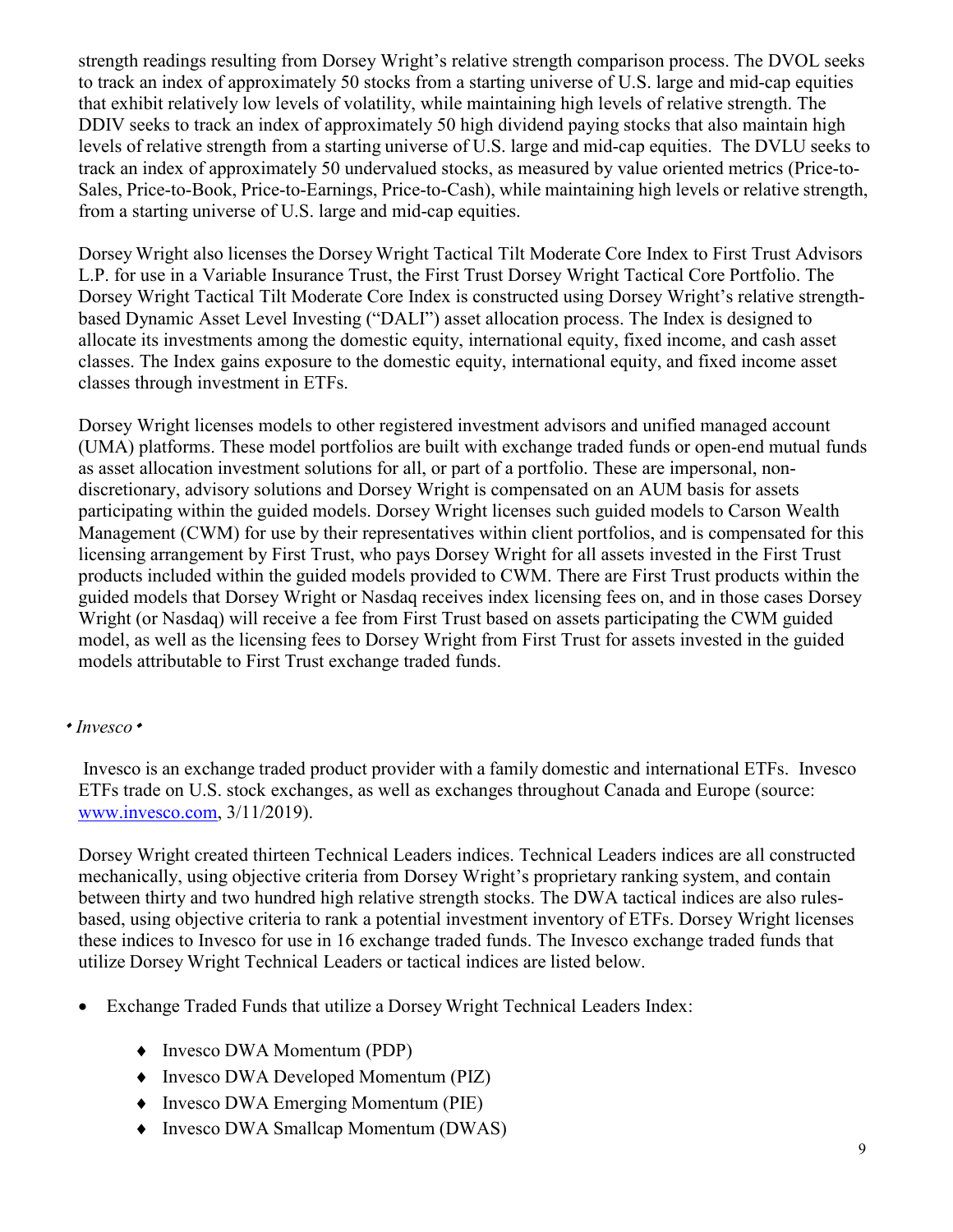- ♦ Invesco DWA Basic Materials Momentum (PYZ)
- ♦ Invesco DWA Consumer Discretionary Momentum (PEZ)
- ♦ Invesco DWA Consumer Staples (PSL)
- ♦ Invesco DWA Energy Momentum (PXI)
- ♦ Invesco DWA Financial Momentum (PFI)
- ♦ Invesco DWA Healthcare Momentum (PTH)
- ♦ Invesco DWA Industrials Momentum (PRN)
- ♦ Invesco DWA Technology Momentum (PTF)
- ♦ Invesco DWA Utilities Momentum (PUI)

#### *ProShares*

In May 2021, Proshares partnered with Dorsey Wright & Associates to create the Nasdaq-100 Dorsey Wright Momentum Index (QQQA) to help investors take advantage of their findings regarding the potential of momentum. The Nasdaq-100 Dorsey Wright Momentum selects and equally weights the top 21 stocks ranked by Relative Strength every quarter. Once chosen, stocks will remain in the index until they fall to a certain sell threshold, in which case they will be replaced at the next quarterly reconstitution. This approach allows outperforming stocks to continue to run while reducing portfolio turnover. It also helps the index keep pace with changing momentum trends in the Nasdaq-100 Index.

#### *RiverFront*

Dorsey Wright & Associates has entered into a Co-Developed Mode; Agreement with RiverFront whereby RiverFront and DWA have co-developed models that are used to make the investment selections for the RiverFront DWA Fusion Large Cap ("RDFLC") and RiverFront DWA Small Cap ("RDFDC") portfolios. Dorsey Wright and RiverFront are each responsible for establishing fees for providing its respective mode portfolios to clients. Dorsey Wright and RiverFront will slit the total fees collected or any of the co-developed model portfolios, net of certain costs or expenses incurred by either party.

Dorsey Wright wishes to avoid the potential or even the appearance of front-running or conflict of interest that such an Index might have in regard to our investment management business. Dorsey Wright has instituted policies and procedures designed to guard against potential conflicts between investment management accounts and DWA Technical Leaders ETF investors. These policies and procedures will not negatively impact Dorsey Wright's obligation to the investment management clients. Dorsey Wright will not use identical methodology for the investment management accounts. Instead, only selected output of the proprietary ranking system, applied subjectively, will be used in the investment management accounts.

#### *Strategy Shares*

Dorsey Wright partnered with Nasdaq Index Group and Strategy Shares to create the Nasdaq 5HANDL and Nasdaq 7HANDL ETFs. The 5 & 7HANDL indices are split into two components with a 50% allocation to fixed income and equity ETFA (core Portfolio) an a 50% allocation to a "Dorsey Wright Explore Portfolio", a tactical allocation with U.S. fixed-income, U.S. blend, U.S. equity and U.S. alternative assets, or categories that have historically provided high levels of income. The Dorsey Wright portion of the ETF uses the tactical asset allocation methodology developed in consultation with Nasdaq Dorsey Wright Investment Research & Analysis that seeks to incorporate momentum, yield and risk.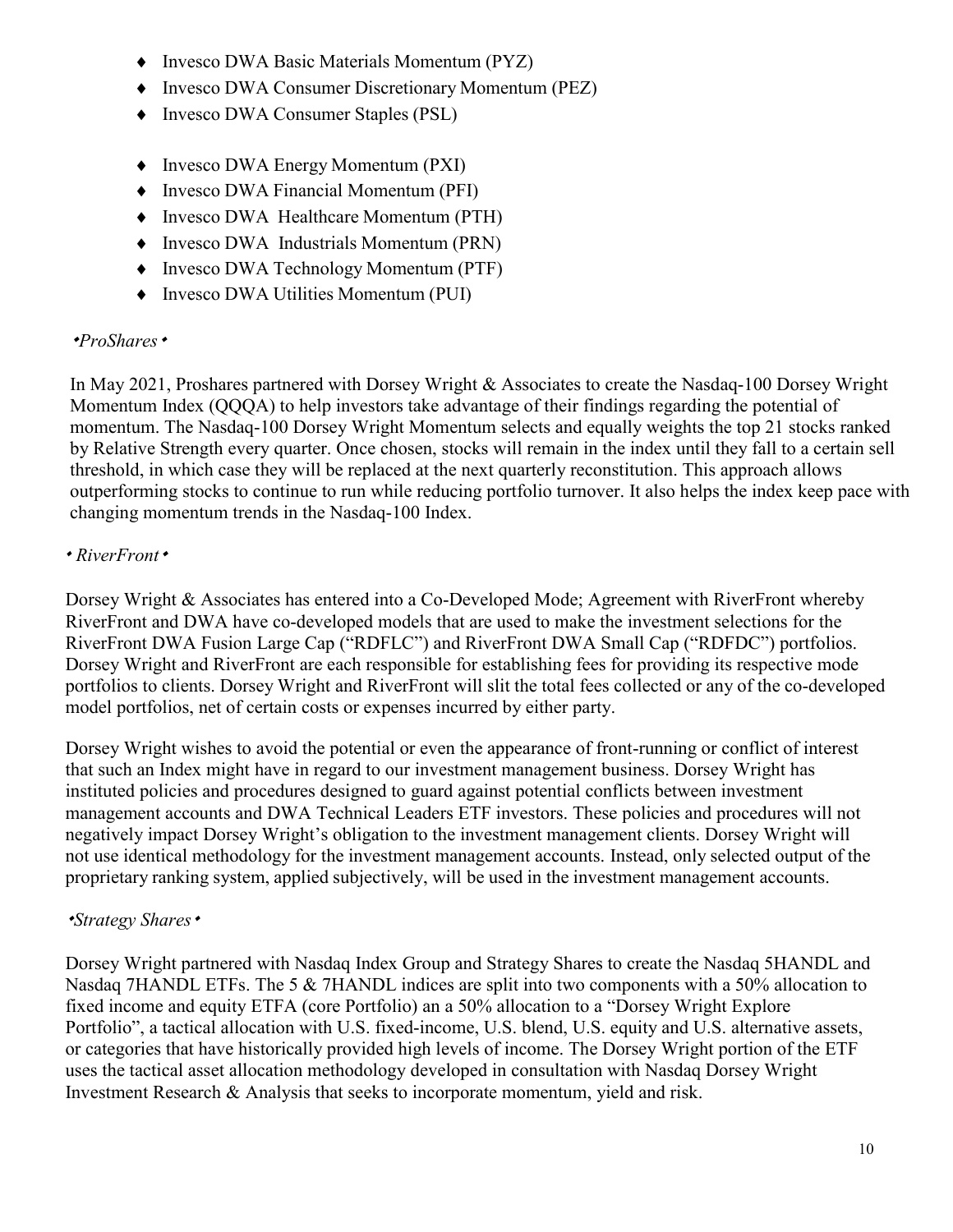<span id="page-10-0"></span>Dorsey Wright also provides indexes for use in structured products. The structured products are currently based on one of two underlying indexes. The DWA Large Cap Sector Rotation Index consists of the five State Street exchange traded funds that correspond to the five broad economic sector groups that possess the highest ranking according to Dorsey Wright's relative strength based methodology. The DWA DALI Allocation Strategy provides exposure to the top-ranked broad asset classes (inclusive of cash) based on Dorsey Wright's relative strength-based Dynamic Asset Level Investing ("DALI") asset allocation process. The DWA DALI Allocation Strategy's exposure to various asset classes is made through investment in ETFs.

#### Item 5: Fees and Compensation

The current fees for Research, Seminars, and Special Services are disclosed above with the description of Fees for Investment Management are computed at an annualized percentage of assets under management on a sliding scale. The current fee schedule is set forth below.

Equity - Growth, Aggressive Growth, Growth & Income, Large Cap Fusion, Small Cap Fusion First \$ 500,000 1.25% Next \$ 500,000 1.00% Over \$1,000,000 0.75% (Minimum Annual Fee: \$1,250)

Systematic Relative Strength - Systematic Relative Strength –

First \$1,000,000 1.00% First \$ 500,000 1.25% Next \$1,000,000 0.85% Next \$ 500,000 1.00% Over \$2,000,000 0.75% Over \$1,000,000 0.75% (Minimum Annual Fee: \$2,000) (Minimum Annual Fee: \$2,500)

Systematic Relative Strength – Focus Five Strategy Tactical Fixed Income First \$1,000,000 0.50% First \$1,000,000 0.50% Next \$1,000,000 0.40% Next \$1,000,000 0.40% Over \$2,000,000 0.35% (Minimum Annual Fee: \$1,000)

Balanced, Global Macro Aggressive, Growth, Core, International Core, ESG Core

Over \$2,000,000 0.35% (Minimum Annual Fee: \$1,000)

Moderate Risk Endowment First \$1,000,000 1.00% Next \$1,000,000 0.85% Over \$2,000,000 0.75% (Minimum Annual Fee: \$2,000) 10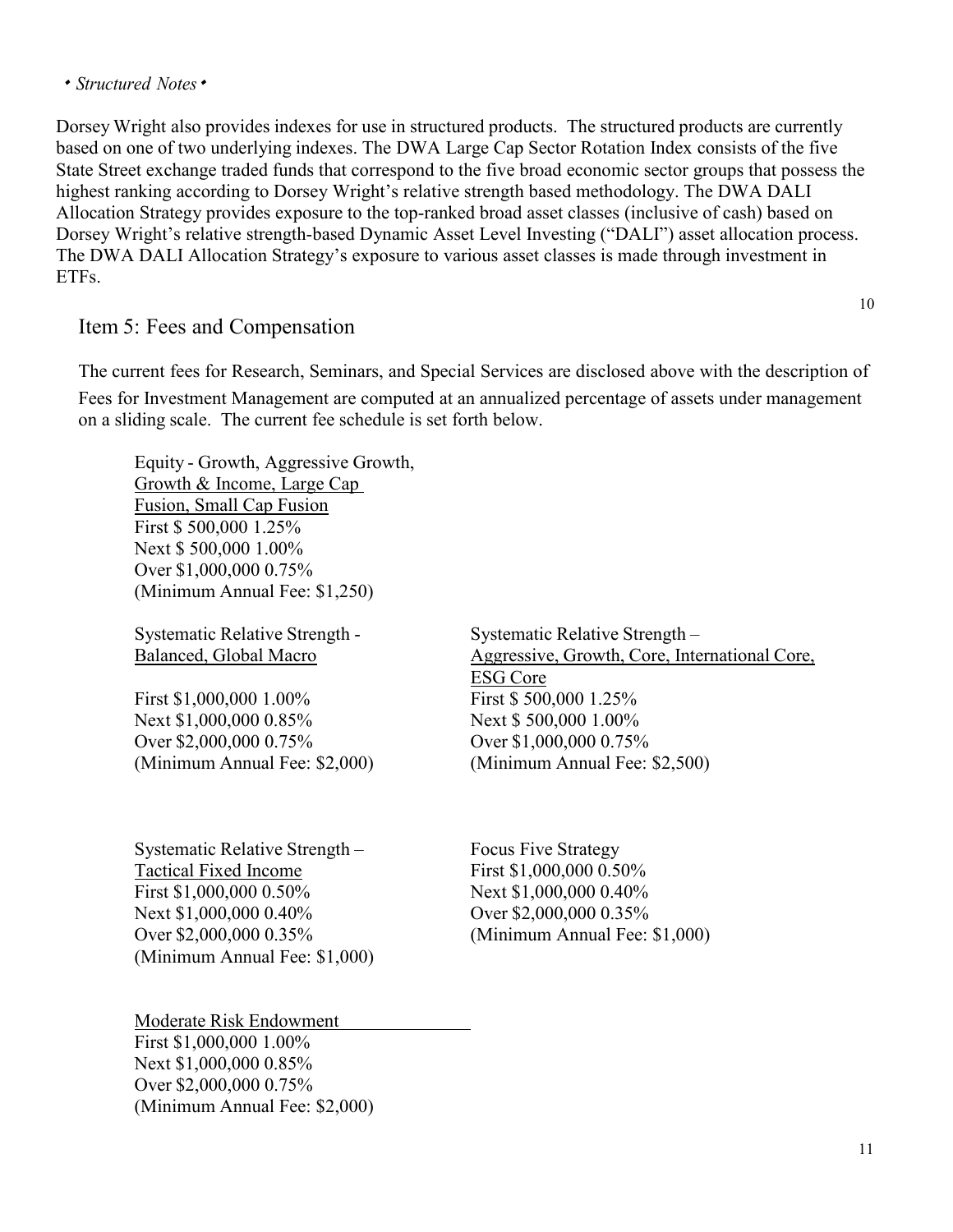The minimum account sizes and annual fees stated above are negotiable at the discretion of Dorsey Wright. These fees are for Dorsey Wright advisory services only and do not include any transaction fees or commissions. The fee is based on the total market value, including cash. Lower or higher fees for comparable services may be available from other sources. Exceptions are made to the base fee schedule and minimum account size at the discretion of Dorsey Wright.

In addition to fees paid for advisory services with respect to clients' investments in mutual funds, clients pay additional fees on the mutual fund investment because the mutual funds also pay advisory and/or management fees to an investment advisor. Exchange Traded Funds (ETFs) also result in the layering of fees, as ETFs impose their own advisory and other fees. To obtain more complete information about an ETF, the documents are publicly available for free via EDGAR on the SEC website [\(http://www.sec.gov\)](http://www.sec.gov/).

Advisory fees are calculated quarterly, using the value of the client account as of a specific day selected by the custodian, which can be the final day of the previous quarter or a day after the end of the previous quarter.

Generally, we do not recommend securities that are illiquid or hard-to price. Should a rare occurrence of this ever happen, DWA will value the assets in a manner determined in good faith. The asset may also be treated as having no value if this would not be misleading to clients.

Dorsey Wright does not share investment management fees with an unaffiliated sponsor firm that refers clients. Please refer to Client Referrals section for more information. The sponsor firms will be compensated under arrangements made directly with their clients, which may be commission-based and/or fee-based. Clients referred by sponsor firms should read carefully the section on Brokerage Practices (Brokerage for Client Referrals and Trade Aggregation).

The fee will be payable quarterly in advance. The first payment is due and payable upon execution of the Agreement, and will be assessed pro-rata in the event the Agreement is executed other than the first day of the new calendar quarter. Subsequent payments are calculated on the first day of each calendar quarter based on the value of the account assets under management as of the close of business on the last business day of the preceding quarter.

Payment of fees may be paid direct by the client, or client may authorize the custodian holding client funds and securities to deduct advisory fees direct from the client account in accordance with statements prepared and submitted to the custodian by Dorsey Wright. The custodian will provide periodic account statements to the client. Such statements will reflect all fee withdrawals by Dorsey Wright. It is the client's responsibility to verify the accuracy of the fee calculation. The custodian will not determine whether the fee is properly calculated.

Investment Management services will continue until either party terminates the agreement on thirty (30) calendar days written notice. If termination occurs prior to the end of a calendar quarter, a pro-rata refund of unearned fees will be made to the client.

Upon termination, all assets will be held at the custodian and it will be Client's responsibility to instruct the custodian as to the final disposition of assets, unless Client specifically notifies Dorsey Wright to liquidate or take other action. As of the date of termination, Dorsey Wright will no longer be the investment advisor of record, and it will be Client's responsibility to monitor the timely disposition of the account and take all future actions in regards to the management of the account.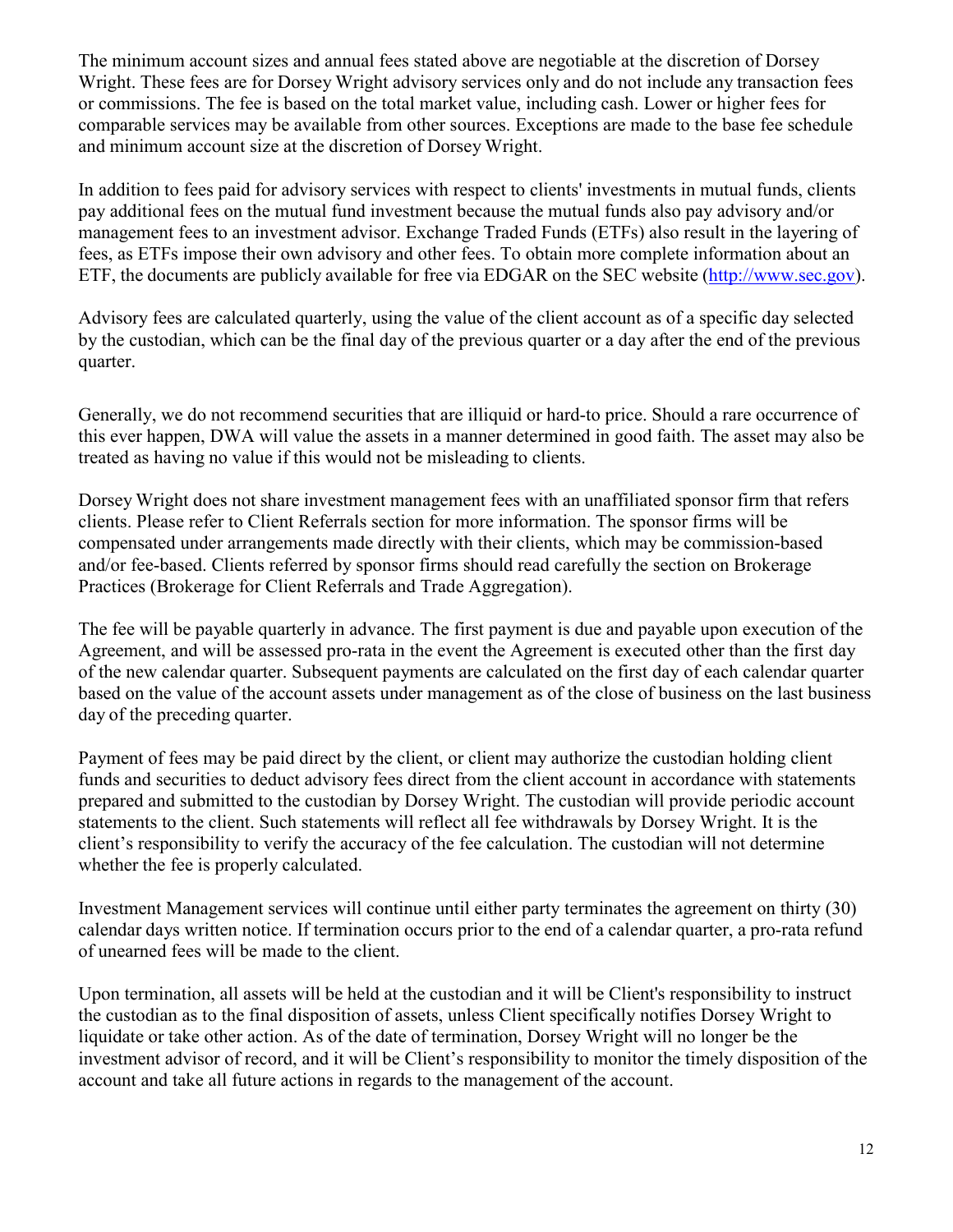#### *General Service and Fee Disclosures*

Fees are not collected from any investment management client more than six months in advance.

Dorsey Wright is an investment advisory firm that receives fees as compensation for research, investment management, and seminars.

Dorsey Wright is compensated for licensing certain products to other firms, such as the Technical Leaders Indices to Invesco and the Focus Five Indices to First Trust Advisors L.P. Dorsey Wright's fee is based on the assets under management. Fees for the exchange-traded funds that utilize the licensed products can be found on each exchange-traded fund's prospectus document.

Nasdaq, Inc., Dorsey Wright's parent company, is also compensated for the licensing of certain indexes to investment vehicle sponsors, and the provision of index calculation services to index providers. There are certain investment management account strategies and research models with the potential to invest in ETFs or other investment vehicles for which Nasdaq, Inc. or one of its subsidiaries would also receive a fee based on assets within that investment vehicle. Please see Item 10 for further discussion of this potential conflict of interest.

Dorsey Wright is compensated by AdvisorShares, for sub-advisory work based on the assets under management within the AdvisorShares' investment products.

The Investment Management Agreement contains a pre-dispute arbitration clause. Client understands that the agreement to arbitrate does not constitute a waiver of the right to seek a judicial forum where such a waiver would be void under the federal securities laws. Arbitration is final and binding on the parties.

The Investment Management agreement contains an acknowledgement and acceptance of electronic delivery of communications including the communication of any notice, advice, or report in lieu of a printed copy, including applicable disclosure documents and disclosures required under ERISA section 408(b)(2) at such email address as Client may designate in writing to Dorsey Wright. Client may revoke this consent at any time and receive all communications in hard copy form by providing written notice to DWA. Even if Client agrees to electronic delivery, Client may request a paper copy of any communication via U.S. mail at no additional cost to Client.

With respect to the RiverFront and Dorsey Wright co-developed models, both RiverFront and Dorsey Wright separately offer portfolios based on the co-developed models. Dorsey Wright and RiverFront are each responsible for establishing respective fees for providing the model portfolio to clients, Dorsey Wright and RiverFront will evenly split the total fees collected for providing the model. RiverFront will deduct certain agreed upon shared expenses pursuant to the co-developed model delivery agreement.

Dorsey Wright may provide RiverFront marketing support in the form of sharing expenses for conferences, meetings or other events designed to educate clients about the co-developed model portfolios.

## <span id="page-12-0"></span>Item 6: Performance-Based Fees and Side-By-Side Management

Dorsey Wright does not charge performance-based fees, which are based on capital gains in the client account.

<span id="page-12-1"></span>Item 7: Types of Clients and Account Minimums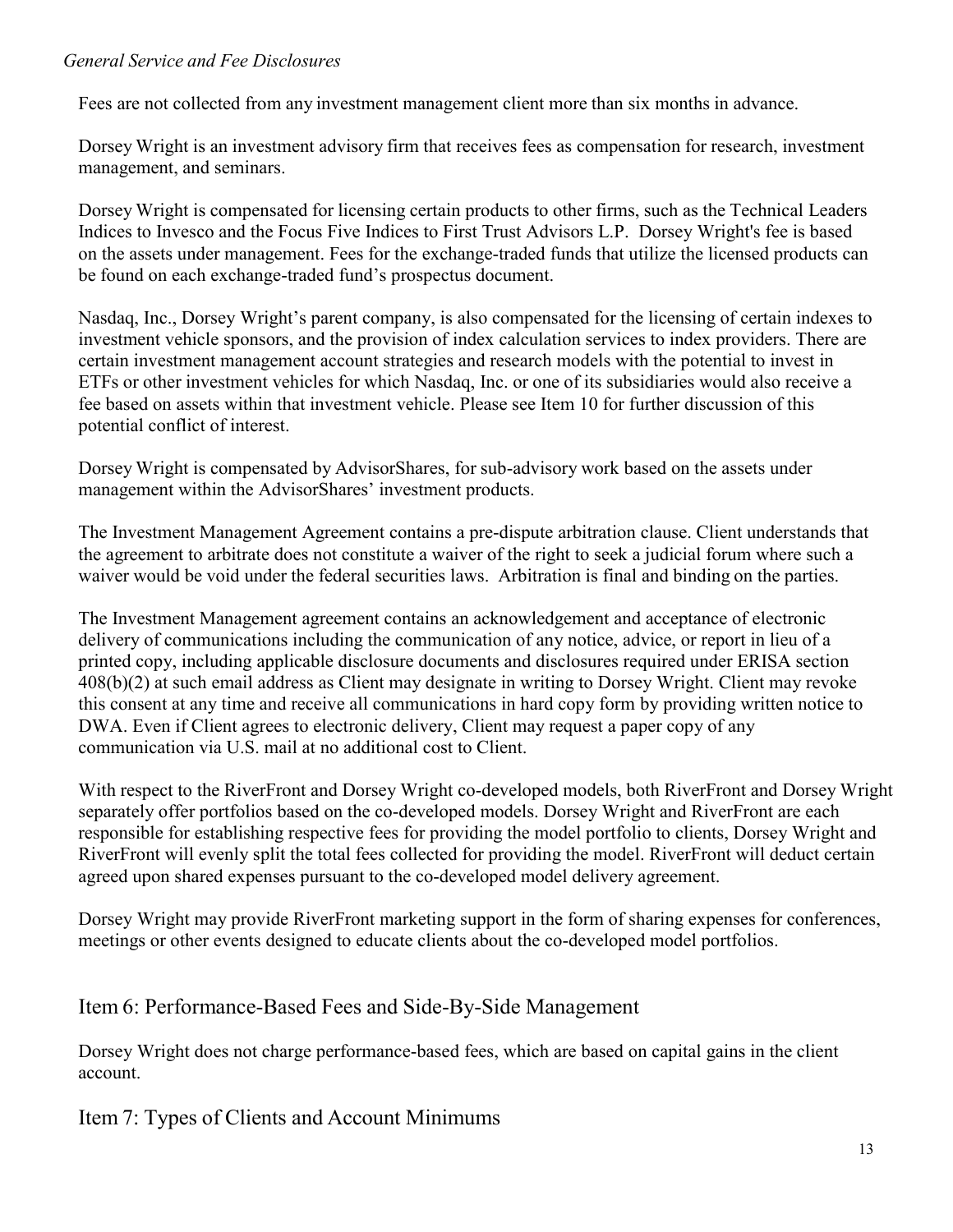#### *Types of Clients*

Dorsey Wright provides personal and impersonal advisory services to individuals, banking institutions, pension and profit sharing plans and other ERISA accounts, trusts, estates, and business entities.

Dorsey Wright acts as sub-advisor to collective investment funds, a licensor to providers of exchangetraded funds (ETFs) and exchange traded notes (ETNs), certificates of deposit and structured products, a licensor to providers of variable insurance trusts, and a consultant to providers of unit investment trusts.

Dorsey Wright licenses model or index products to one or more Registered Investment Advisers and Broker-dealers.

Dorsey Wright has arrangements with other investment advisors to act as sub-advisor for the purpose of providing investment research, making investment recommendations or trading. Clients would sign an advisory agreement for the other investment advisor and would not be clients of Dorsey Wright. When we act as sub-advisor, the client's primary investment advisor may offer within its Investment Advisor Brochure to provide Dorsey Wright's Investment Advisor Brochure.

#### *Account Minimums*

Dorsey Wright has minimums for account size and fees, subject to exceptions.

|                                                                                    | Minimum Size | Minimum Fee |
|------------------------------------------------------------------------------------|--------------|-------------|
| • Equity Account                                                                   | \$100,000    | \$1,250     |
| (Growth, Aggressive Growth, Growth & Income<br>Large Cap Fusion, Small Cap Fusion) |              |             |
| • Systematic Relative Strength<br>(Aggressive, Core, International Core, ESG Core) | \$200,000    | \$2,500     |
| • Systematic Relative Strength<br>(Balanced, Global Macro)                         | \$200,000    | \$2,000     |
| • Tactical Fixed Income                                                            | \$200,000    | \$1,000     |
| $\cdot$ Focus Five                                                                 | \$200,000    | \$1,000     |
| • Moderate Risk Endowment                                                          | \$200,000    | \$2,000     |

#### <span id="page-13-0"></span>Item 8: Methods of Analysis, Investment Strategies, and Risk of Loss

The Research and investment process for the Dorsey Wright Investment Management accounts are firmly based on our principles of research. We at Dorsey Wright believe that our methods, when followed rigorously, can help mitigate the risk and uncertainty that are inherent in all investments. There is no guarantee that the investment strategy selected for the client will result in the client's goals being met, nor is there any guarantee of profit or protection from loss. For those investments sold by prospectus, clients should read the prospectus in full.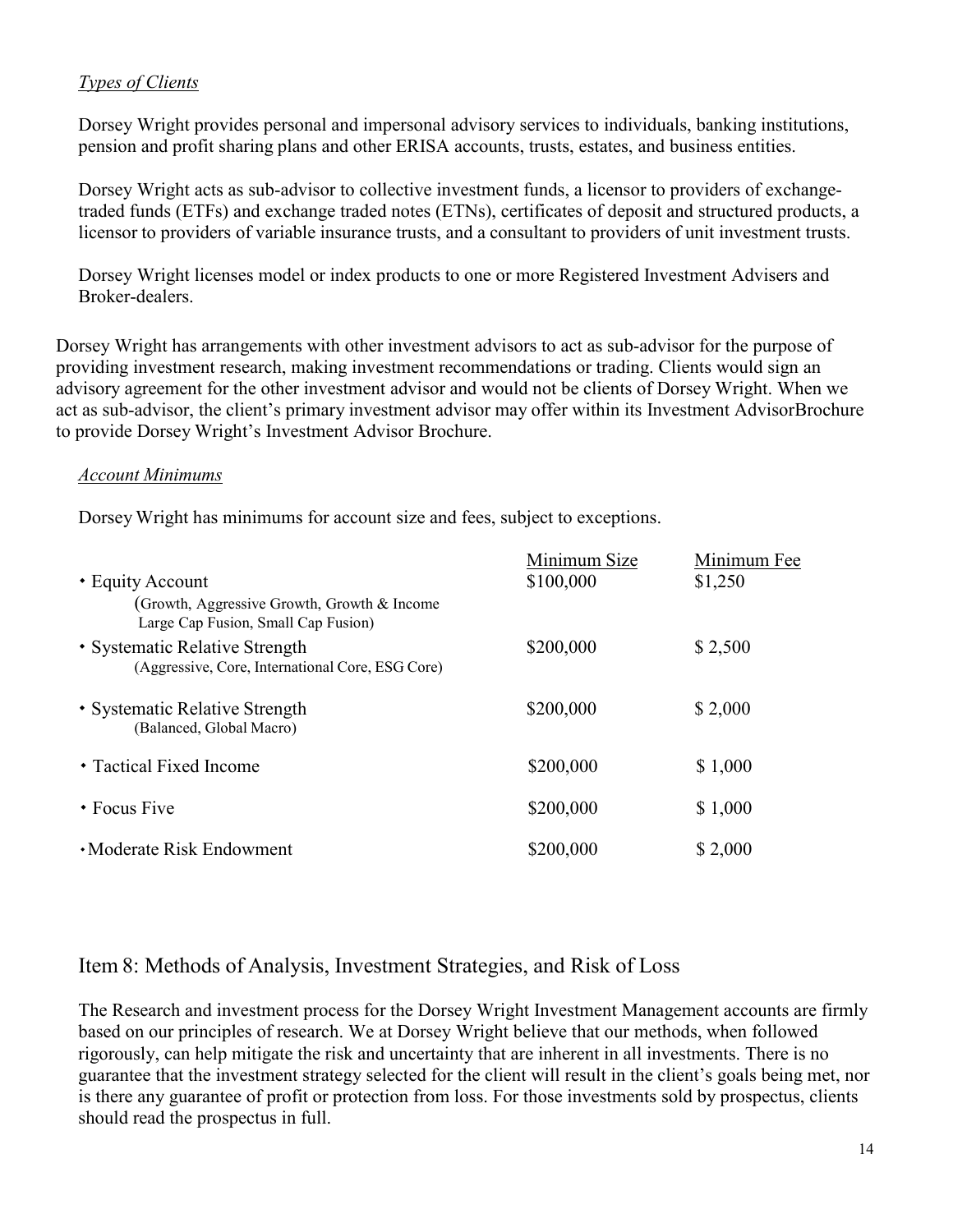Dorsey Wright uses internally generated charts and proprietary relative strength methods based on technical security analysis as a main source of information for our research reports and investment management services.

Technical analysis is a discipline for forecasting the direction of prices through the study of past market data, primarily price. Technician's use various methods and tools – the study of price charts is but one. Technical analysis holds that prices reflect all factors that are known to investors.

Technical analysis does not take into consideration fundamental analysis, which looks at how well the company is operating and its competitive advantages.

All investments in securities include a risk of loss of principal (invested amount) and any profits that have not been realized (i.e. the securities were not sold to "lock in" the profit). Stock markets and bond markets fluctuate substantially over time. In addition, as recent global and domestic economic events have indicated, performance of any investment is not guaranteed. As a result, there is a risk of loss of the assets we manage. We will do our very best in the management of investors' assets; however, Dorsey Wright cannot guarantee any level of performance or that account assets will not be lost. Dorsey Wright does not represent, warrant, or imply that the services or method of analysis used can or will predict future results, successfully identify market tops or bottoms, or insulate clients from major losses due to market corrections or crashes. No promises or assumptions can be made that the advisory services offered by Dorsey Wright will provide a better return than other investment strategies.

There are risks inherent in international investments, which may make such investments unsuitable for certain clients. These include, for example, economic, political, currency exchange, rate fluctuations, and limited availability of information on international securities. Dorsey Wright and their affiliates make no representation that the companies that issue securities that are the subject of their research reports are subject to, or in compliance with, certain informational reporting requirements imposed by the Securities Exchange Act of 1934. Sales of securities covered in the research reports may be made in only those jurisdictions where such securities are qualified for sale. Individuals should seek professional guidance in assessing their own objectives and risk tolerance.

Dorsey Wright is disclosing those risks and opportunities for the types of securities used:

- A Stock represents ownership in a company. If the company prospers and grows, the value of the stock may increase. Even if a company is profitable, the stock prices are subject to "market risk" which is attributable to investor attitudes, and/or the performance of the broad economy. Stock ownership in more established companies tends to be more conservative, while younger companies typically provide the most risk and reward opportunities.
- Debt Securities (corporate or municipal bonds) are basically promissory notes that pay interest and the return of principal at the end of a specified term. Credit risk is the chance the issuer will fail to pay the interest payments on the security or to pay the principal at maturity. Interest rate risk is that the market value of the bonds will go down when interest rates go up. Prepayment risk is the chance that a bond will be paid off early. For example, if interest rates fall, a bond issuer may decide to pay off its debt. When this happens, the investor may not be able to reinvest the proceeds in an investment with as high a return or yield.
- A Government Bond is a fixed-income security issued and backed by an agency of the United States Government.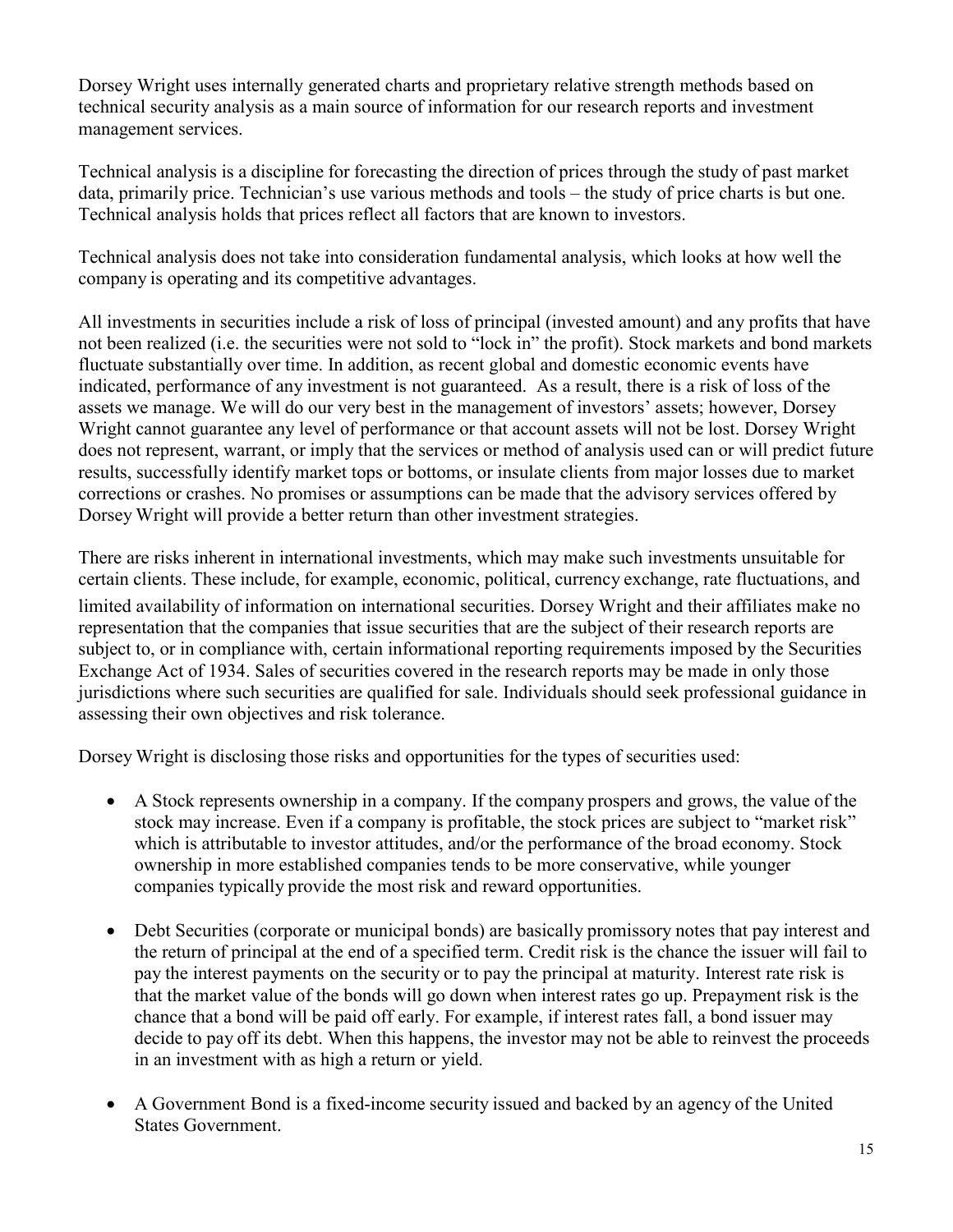- A Mutual Fund is an investment pool, which may include money market instruments, stocks, bonds, or other investment vehicles. Professional money managers research, select, and monitor the performance of the securities the fund purchases. It is often easier to achieve diversification through ownership of mutual funds rather than through ownership of individual stocks or bonds. Even with no-load or load-waived funds, there are mutual fund expenses paid to the fund company. Investors may have to pay taxes on capital gains distribution received by the fund, but not distributed to the investor. Mutual funds redeem shares at net asset value ("NAV") at the end of the trading day.
- A Unit Investment Trust ("UIT") is similar to a mutual fund, but once the UIT selects the securities it will hold them. The portfolio is not actively managed and does not sell securities in response to ordinary market fluctuations. There may be special risks if a portfolio is concentrated within a specific sector of the market.
- An Exchange Traded Fund ("ETF") holds securities to match the price performance of a certain market index or commodity. ETFs can track stock indexes and sectors, bonds, precious metals, or other assets. ETFs are subject to the same market risks as the index or sector they are designed to track. ETFs can be bought and sold throughout the day like stocks. ETFs may be an index fund or a fully transparent actively managed fund.
- An Exchange Traded Notes ("ETN") is a senior, unsecured, unsubordinated debt security typically linked to the performance of an index, strategy, or benchmark. The note has a fixed maturity, is backed by the credit of the issuer, and is traded on an exchange
- A Variable Insurance Trust ("VIT") is an investment vehicle for life insurance companies writing variable annuity contracts and variable life insurance contracts.
- A Futures contract is a standardized contract between two parties to buy or sell a specified asset (e.g. oranges, oil, gold) of standardized quantity and quality at a specified future date at a price agreed today (the futures price). The contracts are traded on a futures exchange. Futures contracts are not "direct" securities like stocks or bonds. They are still securities, however, although they are a type of derivative contract. The underlying asset to a futures contract may not be traditional "commodities" – that is, for financial futures, the underlying asset or item can be currencies, securities or financial instruments and intangible assets or referenced items such as stock indexes and interest rates. Futures traders are traditionally placed in one of two groups: hedgers, who have an interest in the underlying asset, and are seeking to hedge out the risk of price changes; and speculators, who seek to make a profit by predicting market moves and opening a derivative contract related to the asset "on paper," while they have no practical use for or intent to actually take or make delivery of the underlying asset. Trading security futures contracts may not be suitable for all investors. You may lose a substantial amount of money in a very short period of time. The amount you may lose is potentially unlimited and can exceed the amount you originally deposit with your broker. This is because futures trading is highly leveraged, with a relatively small amount of money used to establish a position in assets having a much greater value. If you are uncomfortable with this level of risk, you should not trade security futures contracts.
- A Certificate of Deposit ("CD") is a special type of deposit account with a bank or thrift institution that typically offers a higher rate of interest than a regular savings account. Unlike other investments, CDs feature federal deposit insurance up to \$250,000.When you purchase a CD, you invest a fixed sum of money for fixed period of time – six months, one year, five years, or more –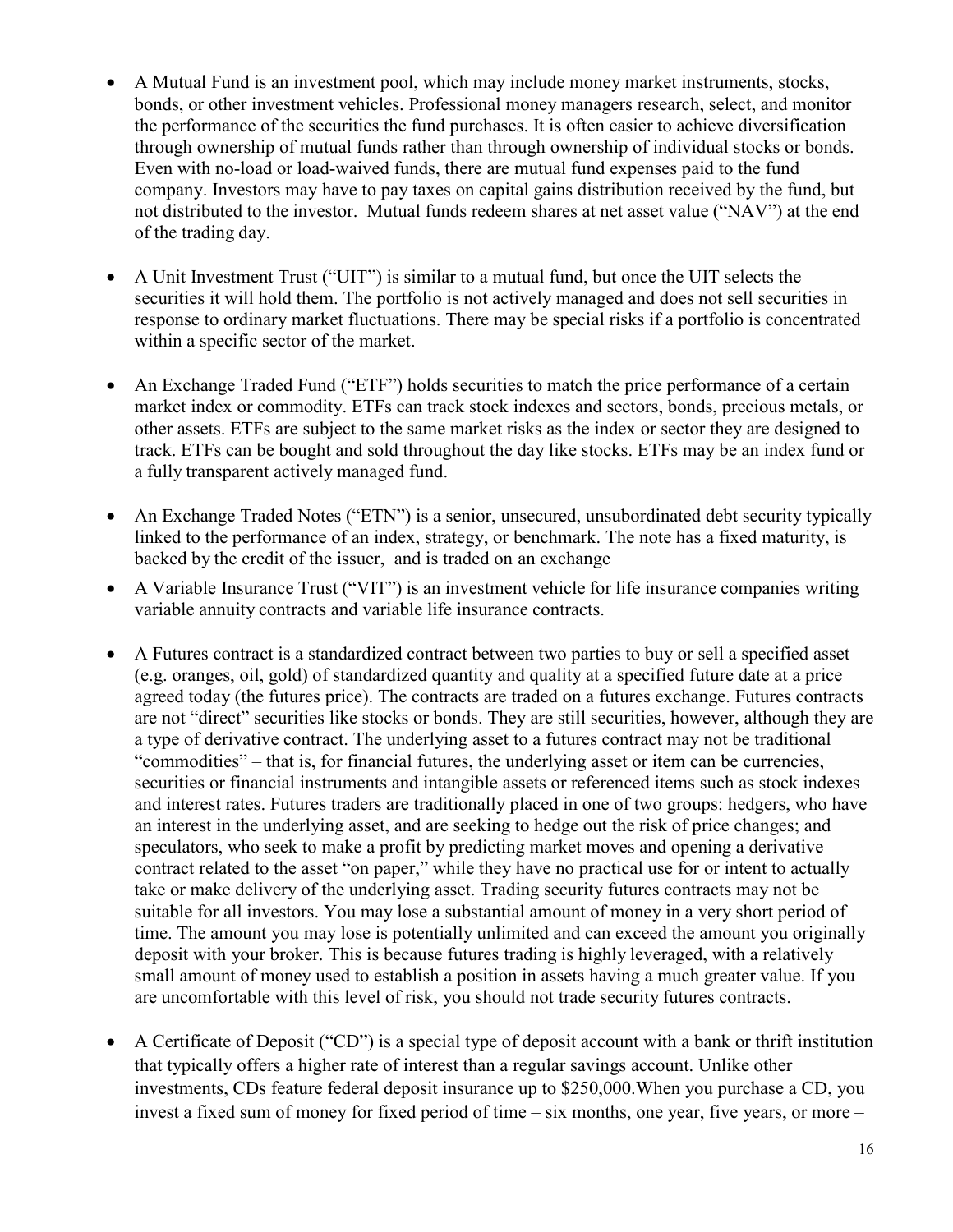and, in exchange, the issuing bank pays you interest, typically at regular intervals. When you cash in or redeem your CD, you receive the money you originally invested plus any accrued interest. If you redeem your CD before it matures, you may have to pay an "early withdrawal" penalty or forfeit a portion of the interest you earned. Since CDs are debt instruments, there is credit risk associated with their purchase, although the insurance offered by the FDIC may help mitigate this risk.

- Structured products are securities derived from or based on a single security, a basket of securities, an index, a commodity, a debt issuance and/or a foreign currency ("underlying assets"). The return of a structured product is linked to performance of the underlying assets. Some structured products offer full protection of principal invested while others may offer limited or no protection of principal. Structured products are unsecured debt obligations of the issuer, so there is a credit risk associated with their purchase. There is also a liquidity risk associated with structured products, as they are generally not listed on an exchange or may be thinly traded. Investors who need to sell their structured products prior to maturity are likely to receive less than the amount they invested.
- A master limited partnership ("MLP") is a limited partnership that is publicly traded on a securities exchange, combining the tax benefits of a limited partnership with the liquidity of a publicly traded security. Shares of ownership are referred to as units and MLPs generally operate in the natural resources, financial services, and real estate industries. MLPs make distributions similar to dividends; however, cash distributions are not guaranteed and every unit holder is responsible for the taxes on his/her proportionate share of income, even if the MLP does not pay acash distribution. MLPs must mail an IRS Schedule K-1 to each of their unit holders every year.
- A collective investment fund ("CIF") is a bank-administered trust that holds commingled assets that meet specific criteria established by 12 CFR 9.18. The bank acts as a fiduciary for the CIF and holds legal title to the fund's assets. CIFs allow banks to avoid costly purchases of small lot investments for their smaller fiduciary accounts. CIFs are bank maintained and not registered with the SEC. The Declaration of Trust for the Trust describes the procedures for admission to and withdrawal from a CIF.
- RS Core ESG:

The DWA Systematic RS Core ESG strategy invests in securities selected from the Nasdaq US Mid+Large Index which are screened by a third party vendor for Environmental, Social, and Governance ("ESG") factors as a criteria for inclusion. The vendor, Sustainanalytics, categorizes issuers based on a composite of multiple ESG factors and assigns each issuer to one of five ESG categories: Negligible, Low, Medium, High, and Severe. Dorsey Wright does not participate in the screening process. The Dorsey Wright universe for the strategy is composed of companies from the abovementioned index which receive a Negligible or Low Sustainanalytics rating. Dorsey Wright will further accept individual account restrictions for the ESG strategy for any client identified specific issues that go beyond the Sustainanalytics ranking system.

#### RiverFront DWA Fusion Large Cap Portfolio and RiverFront DWA Fusion Small Cap Portfolio

As described in Item 4, the RiverFront DWA Large Cap Portfolio ("RDFLC") and the RiverFront DWA Fusion Small Cap Portfolio ("RDFSC") each use an investment model provided by Dorsey Wright to determine what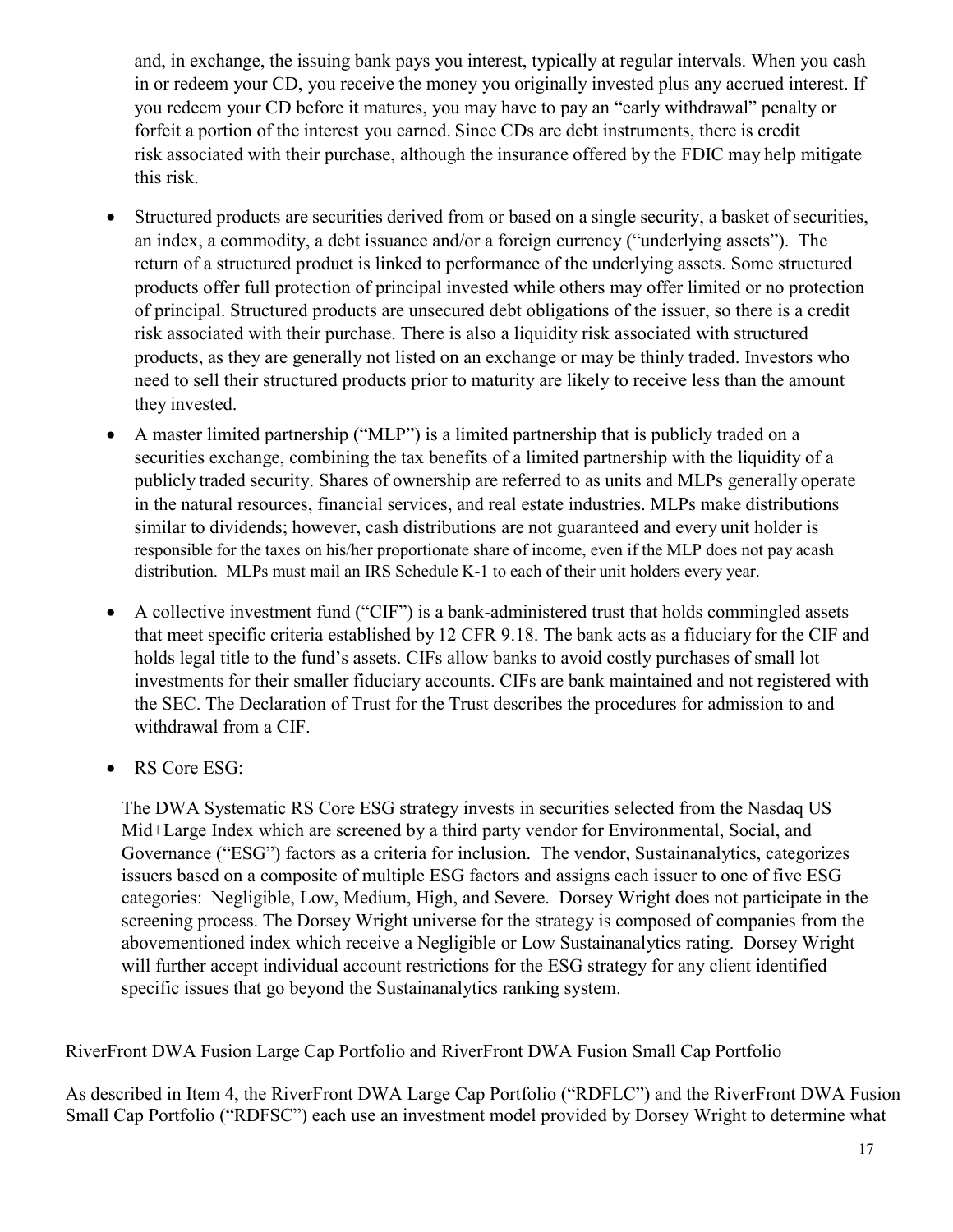investment selections for the two portfolios. The models employ one or more variable or characteristics with which individual asset returns are correlated "Factors." For each RiverFront provided Factor, RiverFront provides Dorsey Wright with proprietary scores for those Factors and Dorsey Wright creates the model using a combination of RiverFront's Factor scores and Dorsey Wright's proprietary (for example "Momentum") scores and portfolio construction.

The RiverFront DWA Fusion Large Cap portfolio is a domestic equity model that will invest in approximately 50 US stocks selected from the 1,000 largest US companies based on a combination of their market cap and current index membership. The RiverFront DWA Small Cap Portfolio is a domestic equity model that will invest in approximately 75 US stocks selected from the small cap universe, including but not limited to the Russell 2000 index. The Russell 2000 Index measures the performance of the small cap segment of the US equity universe. It includes approximately 2,000 of the smallest securities based on a combination of their market cap and current index membership.

Both the Small Cap and Large Cap portfolios are constructed by using a combination of fundamental and technical tools. In the first step of the process, RiverFront uses a scoring system to identify those stocks that we believe have the most attractive value and quality characteristics. RiverFront considers multiple factors within each category, such as the free cash flow to price ratio when determining value, and the debt to equity ratio when determining quality. RiverFront then assigns each qualifying security a score based on these characteristics. In the second setup of the process, Dorsey Wright uses price momentum-based measurements from the point and figure charting methodology. Dorsey Wright believes that the point and figure analysis is more effective at identifying meaningful price movements in stocks than more traditional charting methods. Dorsey Wright's ranking system rewards for sustained outperformance versus the broad market with reasonable volatility.

## <span id="page-17-0"></span>Item 9: Disciplinary Information

An investment advisor must disclose material facts about any legal or disciplinary event that is material to client's evaluation of the advisory business or of the integrity of its management personnel. Dorsey Wright does not have any such disclosure items.

## <span id="page-17-1"></span>Item 10: Other Financial Industry Activities and Affiliations

Dorsey Wright is registered as a Commodities Trading Adviser and may buy and sell futures contracts. Dorsey Wright makes no commissions from implementing commodities advice.

Nasdaq, Inc. is a publicly traded corporation (NDAQ). Its subsidiaries include The Nasdaq Stock Market LLC, Nasdaq PHLX LLC, Nasdaq BX, Inc., Nasdaq ISE, LLC, Nasdaq GEMX, LLC, and Nasdaq MRX, LLC, all of which are SEC-registered national securities exchanges, Nasdaq Execution Services, LLC, Nasdaq Capital Market Advisory, LLC, Execution Access, LLC, NPM Securities, LLC and SMTX, LLC, all of which are SEC registered broker-dealers and FINRA member organizations, Nasdaq CXC Limited, a Canadian recognized exchange for the trading of TSX, TSXV and CSE-listed securities. Nasdaq, Inc. also has subsidiaries that are foreign securities exchanges that receive listing and tradingfees.

Dorsey Wright will not publish research or make recommendations concerning NDAQ, nor trade the security for its Investment Management clients. Dorsey Wright does, however, publish research on, recommend or trade other securities listed on the Nasdaq exchanges, which receive fees from the listed companies and futures. Dorsey Wright will not take into account where a security is listed or traded in exercising its independent judgment for clients. In addition, Dorsey Wright does not manage or control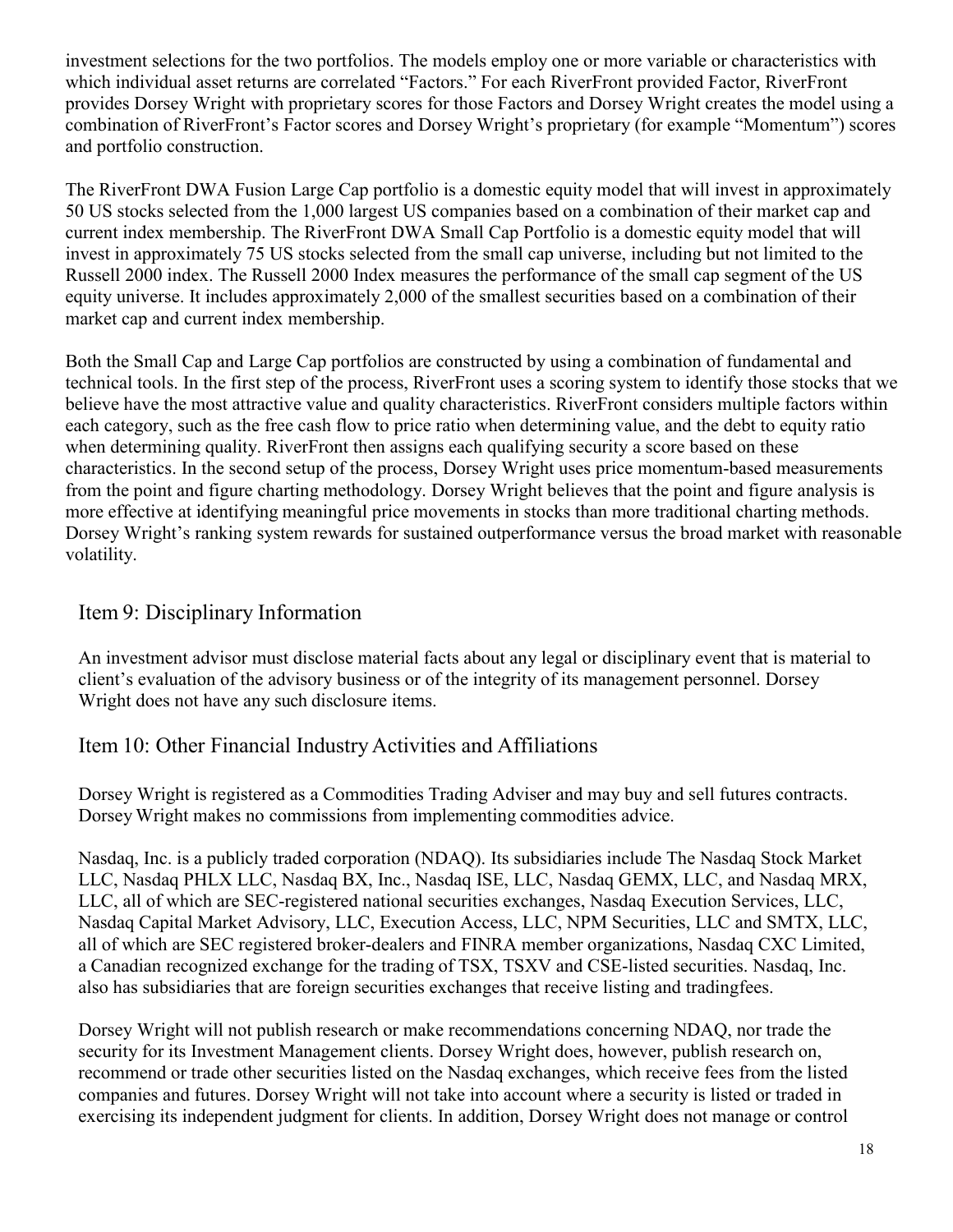where clients' broker/dealers route orders for execution. Accordingly, client orders may be routed to the subsidiaries of Nasdaq, Inc. for execution. These markets receive trading fees.

Nasdaq, Inc. and its subsidiaries receive index licensing fees from investment product sponsors, as well as index calculation fees from index providers. These fees are often asset based. With respect to ETFs and other investment products for which Nasdaq, Inc. or its subsidiaries may receive licensing or other assetbased fees, Dorsey Wright will, from time to time, (i) recommend such an ETF or other investment product in research for which Dorsey Wright receives fees; (ii) include such an ETF or other investment product in models or indexes for which Dorsey Wright receives an asset based fee; and/or (iii) recommend or include such an ETF or other investment product in the investment management accounts. While Dorsey Wright does not receive any portion of Nasdaq's fees directly, the firm will indirectly benefit as a subsidiary that is part of a Nasdaq business unit. To manage this potential conflict of interest, in the case of Dorsey Wright research or index and model licensing, Dorsey Wright would only include the Nasdaq investment product if the product helps to meet the stated objectives of the strategy and it otherwise meets the rules-based methodology associated with the strategy. In the case of the investment management accounts, Dorsey Wright will only recommend or include the Nasdaq investment product when the recommendation is suitable and meets the client's stated investment objectives. Dorsey Wright will not take into account the fees received by Nasdaq, Inc. and its affiliates in exercising Dorsey Wright's independent judgment for clients.

"We have a broker/dealer affiliate, Nasdaq Capital Markets Advisory, LLC, (NCMA) which is engaged in marketing certain Exchange Traded Funds which are based on Dorsey Wright models, indexes, or other intellectual property. Some of Dorsey Wright's personnel are also providing services for NCMA and some are dually registered with Dorsey Wright and NCMA. This is a conflict of interest in that Dorsey Wright and its personnel have an incentive to promote those ETF's in our research, commentary, public statements, and models. Where our employees are performing services for both firms, they are being compensated for the services they provide to NCMA as well as the services they provide to Dorsey Wright. We mitigate this conflict by disclosing these conflicts to you, and by excluding all these ETF's from our discretionary investment advice services.

## <span id="page-18-0"></span>Item 11: Code of Ethics, Participation or Interest in Client Transactions, and Personal Trading

#### *Code of Ethics*

Dorsey Wright maintains a Code of Ethics. The Code of Ethics sets forth standards of conduct expected of advisory personnel, requires compliance with Federal securities laws, and addresses conflicts that arise from personal trading by advisory personnel. Clients may request a copy of the Code of Ethics.

#### *Personal Trading*

Dorsey Wright's goal is to be fair to its research (impersonal services) clients, its investment management (personal advisory services) clients, clients of its licensing services, and sub advisory clients. Dorsey Wright and its access persons will not use information for personal gain. At times, Dorsey Wright or its access persons will take positions in the same securities as clients, and we will try to avoid conflicts with clients. Dorsey Wright and its access persons will generally be 'last in' and 'last out' for the trading day when trading occurs in close proximity to investment management client trades. We will not violate the Advisor's fiduciary responsibilities to our clients. Scalping (trading shortly ahead of clients) is prohibited. If a security is prudent for an investment management portfolio and/or a recommendation is made in a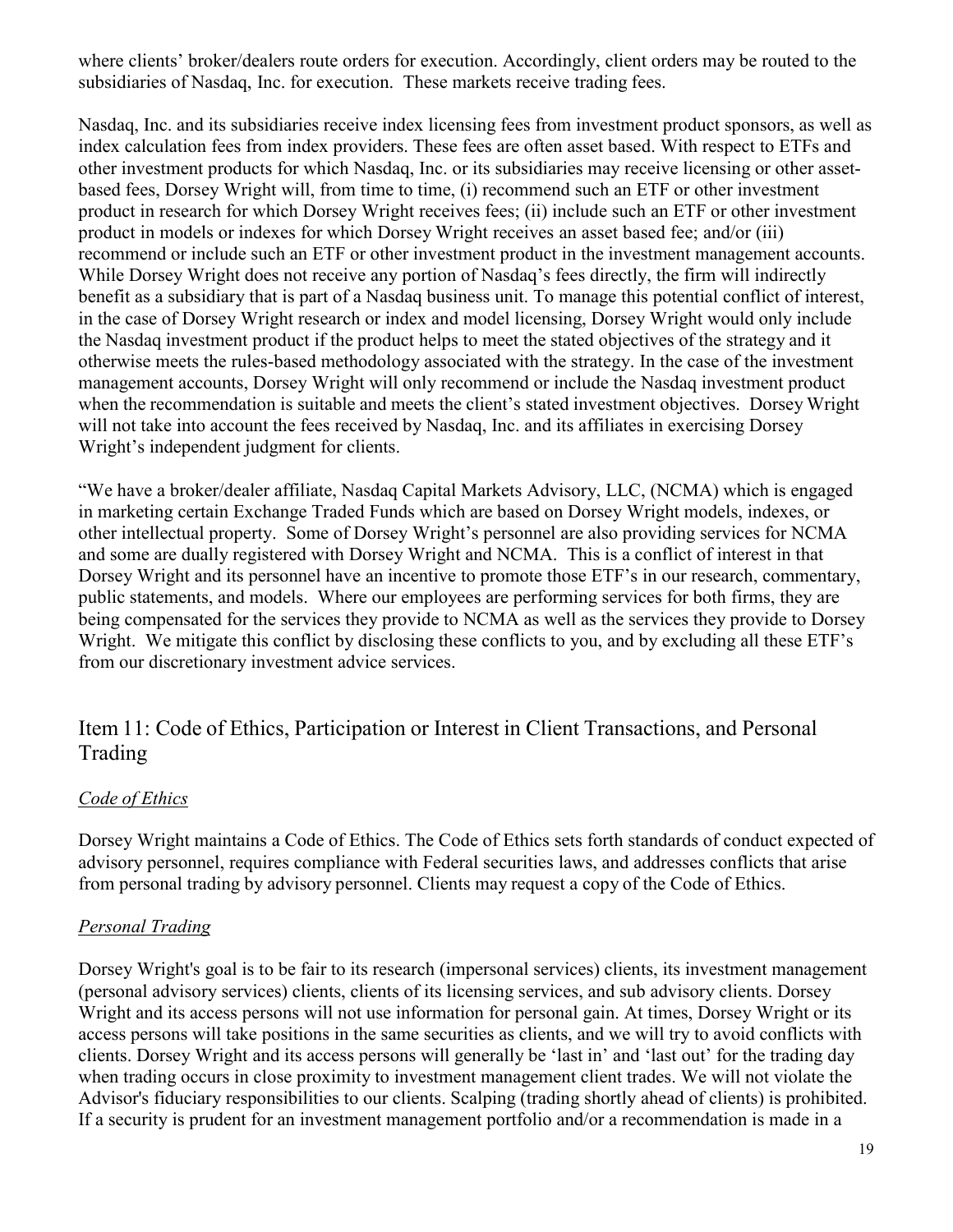research report we generate, we shall give clients adequate opportunity to act before acting on our own behalf. In addition, to mitigate conflicts with clients of Dorsey Wright research and subscription services, Dorsey Wright has implemented policies and procedures such as restricted periods wherein employees are prohibited from trading certain securities.

Dorsey Wright does not offer clients investments in initial public offerings ("IPOs,") private placements, or thinly traded securities because that is not the investment philosophy of the Investment Management Accounts. However, Dorsey Wright and/or its IA Reps may have different investment objectives and/or risk tolerance than that of the managed accounts, and thus at times may invest in these types of securities that are not offered to clients.

Should a conflict with clients occur because of materiality (e.g., the access person or firm has an existing position in a thinly traded stock), disclosure will be made to the client(s) at the time of trading or the research report is released. Incidental trading not deemed to be a conflict (e.g., a purchase or sale which is minimal in relation to the total outstanding value, and as such would have negligible effect on the market price), would not be disclosed at the time of trading if the access person or firm has an existing position.

Dorsey Wright licenses index products to various exchange traded fund providers (please see Item 4 for details on the index products). Dorsey Wright provides research reports on the various exchange traded fund providers' ETFs.

#### *Principal and Agency Cross Transactions*

Dorsey Wright does not engage in principal transactions with or agency cross transactions for, investment management clients.

#### <span id="page-19-0"></span>Item 12: Brokerage Practices

#### *Client Referrals from Brokers*

Dorsey Wright will generally maintain an existing broker/dealer relationship when the client is referred to Dorsey Wright. In maintaining the existing broker/dealer relationship, a conflict of interest may exist in obtaining best execution by Dorsey Wright on behalf of the client. A conflict of interest may exist in obtaining future referrals from a broker/dealer if Dorsey Wright did not maintain these existing relationships.

#### *Directed Brokerage*

Client may direct brokerage to a particular broker/dealer other than the referring broker/dealer. In both these instances, it is up to the client to negotiate the commission rate, as Dorsey Wright does not. The client may not be able to negotiate the most competitive rate. As a result, clients may pay materially disparate commissions. In these instances, the client may not be able to participate in aggregated ("blocked") trades, which may help reduce the cost of execution. When a client directs us to execute their trades through a particular broker/dealer, the client may incur higher than usual commissions, transaction costs, custodial and transfer fees, and other administrative costs which may not be readily apparent. Dorsey Wright does not collect or benefit from these charges.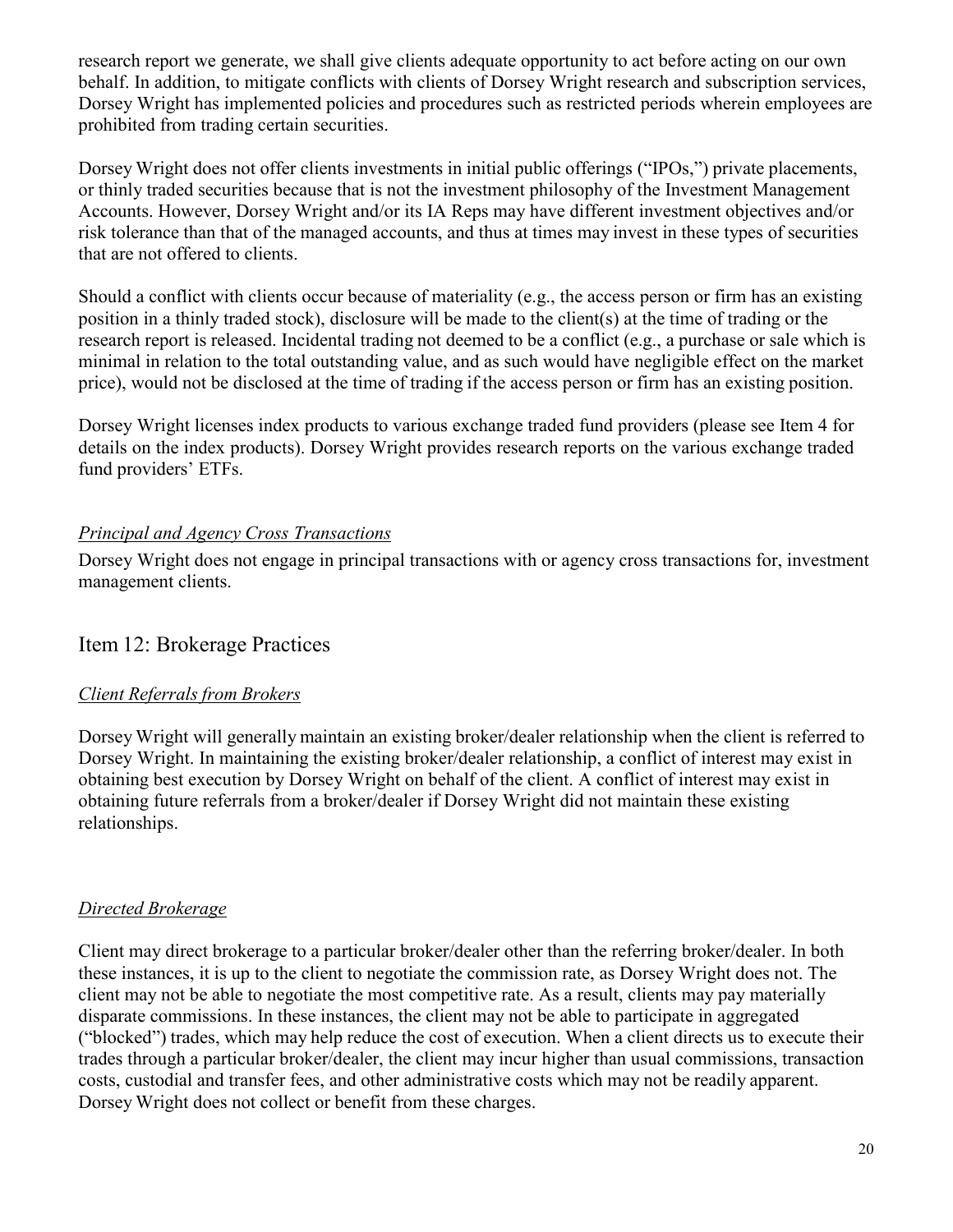#### *Recommendation of Broker/Dealers*

Where the client is not referred by an existing broker/dealer and/or the client does not otherwise designate a broker/dealer, Dorsey Wright will recommend a broker/dealer at the client's request; however, ultimately it is the client's decision to select a broker/dealer and custodian. Dorsey Wright does not receive a referral fee from recommended broker/dealers.

#### *Soft Dollar Practices*

Dorsey Wright does not receive any "soft dollar" compensation from a brokerage firm. Soft dollars means products and services (anything other than trade execution) that an investment advisor receives from (or through) a broker/dealer in exchange for commissions paid by a client. Soft dollars is a rebate of client commissions to the advisor in the form of goods or services.

#### *Trade Aggregation*

Dorsey Wright often executes block trades when there are a number of accounts using the same broker/dealer. When a client is referred to Dorsey Wright, and the client already has an existing brokerage relationship, we will maintain this relationship using the broker/dealer's commission or fee schedule. This practice results in Dorsey Wright utilizing many different firms and limits block trading capabilities. When placing trades at various firms, the order of trade communication is random so that no client is systematically disadvantaged relative to another client.

When the firm, in its sole discretion, believes it is in the best interests of its clients to do so, it will aggregate trades in the same security and then allocate them across client accounts. We do this because we believe that it will result in better execution prices and overall lower trading costs to our clients.

Block trading is subject to the ability of the broker/dealer to accept block trades. While generally not the case, some brokerage firms may require Dorsey Wright to call trades to the various branch offices and not to a central desk, thus delaying timely trading and the ability to seek best execution.

Individual investment advice and treatment will be accorded to each advisory client within a block trade. All trades within a block will be aggregated and done in the name of the Dorsey Wright. The executing broker will be informed that the trades are for the account of Dorsey Wright's clients and not for Dorsey Wright itself. No advisory account within the block trade will be favored over any other advisory account, and, thus, each account will participate in an aggregated order at the average share price and commissions will be applied on the same basis (or lower) as if the trade had been entered on an individual basis. Dorsey Wright will not aggregate a client's order if in a particular instance Dorsey Wright believes that aggregation would cause the client's cost of execution to be increased. The Custodian will be notified of the amount of each trade for each account.

Dorsey Wright utilizes a trade rotation policy to determine the order in which each sponsor firm receives trade communications related to a particular strategy. Due to the sequence of placing trades for accounts with sponsor firms, it is possible that accounts that are traded earlier in the rotation may receive a more or less favorable execution. The rotation is used in an effort to create an orderly trading process that over time provides fairness in the trading order. We reserve the right to deviate from this procedure within the discretion of our investment team, because of, among other reasons: a) the security involved, b) DWA's view as to the best interest of affected clients, c) market conditions at the time of the order, or d) the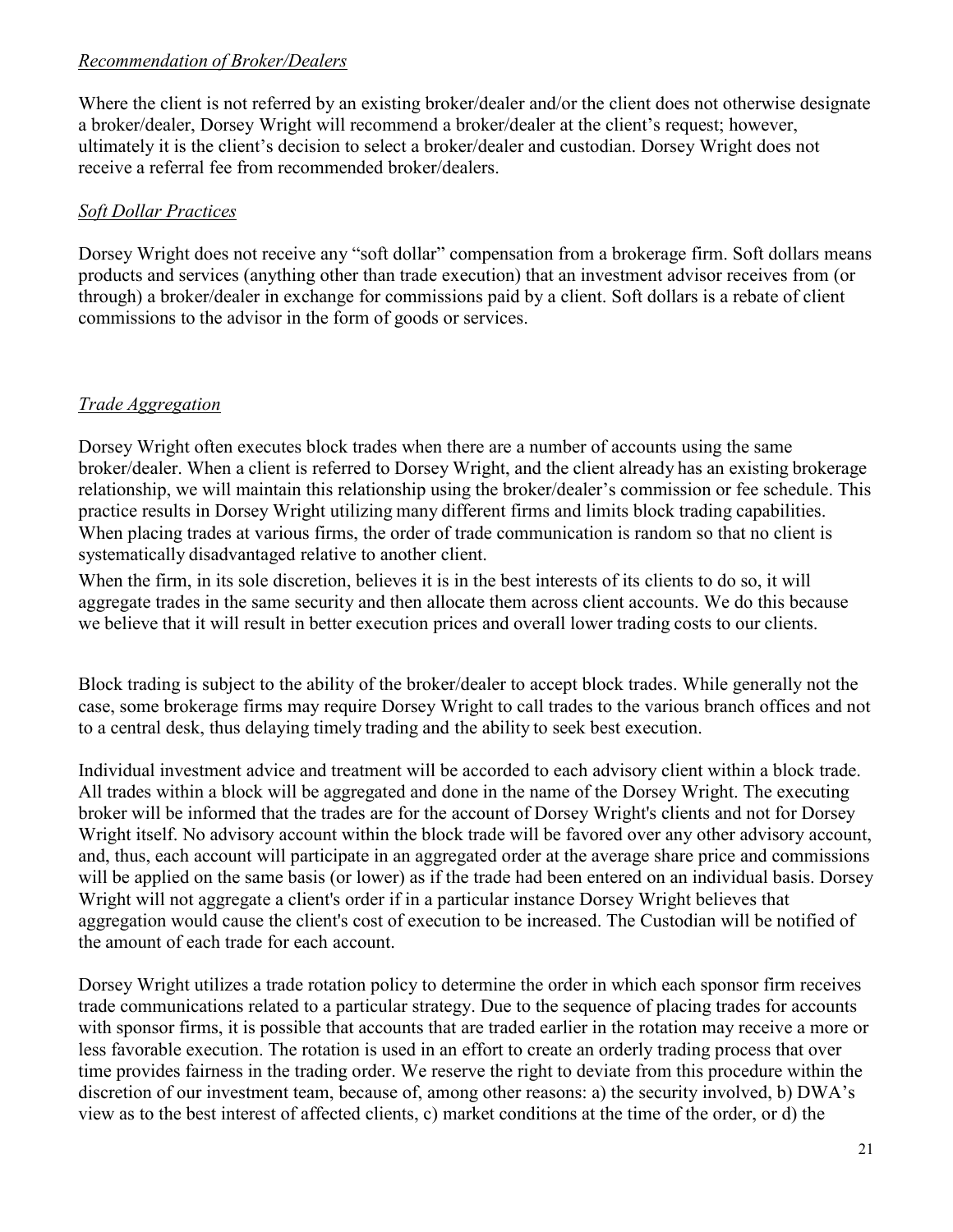## <span id="page-21-0"></span>Item 13: Review of Accounts and Reports on Accounts

#### *Reviews*

Investment management services include the continuous review of underlying assets to determine what, if any, action is necessary and timely.

The client account reviews are performed by our CCO, primarily using reports produced by our backoffice system, SEI Investment Managers Services, Inc. and other systemic processes. Additionally, the CCO performs reviews of Investment Management client new accounts.

#### *Reports*

The client receives a copy of each confirmation (unless the client has chosen to suppress the confirmations), as well as a copy of the standard account statement from the qualified custodian of his or her respective brokerage firm. For sponsor firm client accounts, where Dorsey Wright has an investment management agreement with the client, Dorsey Wright also sends quarterly statements that show the portfolio, value, and basis for fees charged.

## <span id="page-21-1"></span>Item 14: Client Referrals & Other Compensation

#### *Referral Fees Paid*

Dorsey Wright does not currently have any unaffiliated solicitors that refer Investment Management clients; however, in the future Dorsey Wright may compensate for client referrals. All solicitors' agreements will comply with the Investment Advisers Act of 1940. In addition, all applicable federal and state laws will be observed. All clients procured by solicitors for personal advisory services will be given full written disclosures describing the terms and fee arrangements between the advisor and the solicitor prior to or at the time of entering into the advisory agreement. All clients procured by solicitors for impersonal advisory services (subscriptions) will be offered Form ADV 2A.

Dorsey Wright currently has an arrangement with its parent company, Nasdaq, Inc., wherein Nasdaq sales representatives sell Dorsey Wright's impersonal advisory services such as the licensing of Dorsey Wright models, as well as subscriptions to the research website. The Nasdaq sales representatives also refer potential investment advisory clients to Dorsey Wright's asset management business. Dorsey Wright does not compensate Nasdaq for these services.

Dorsey Wright attempts to get competitive commission rates for its clients, subject to existing relationships. At times, a registered representative of a broker/dealer will refer a client to Dorsey Wright, with instructions to direct brokerage to the firm. Dorsey Wright does not pay a referral fee. Generally the broker/dealer and its registered representatives will be compensated by commissions, or other agreed upon arrangements. Dorsey Wright reserves the right to execute trades at other broker/dealers if Dorsey Wright believes the client will not receive best execution at his or her existing broker/dealer relationship. In requesting directed brokerage, the client should satisfy himself or herself that they are receiving best execution, which includes price, commissions, transaction fees, timeliness of execution, research, and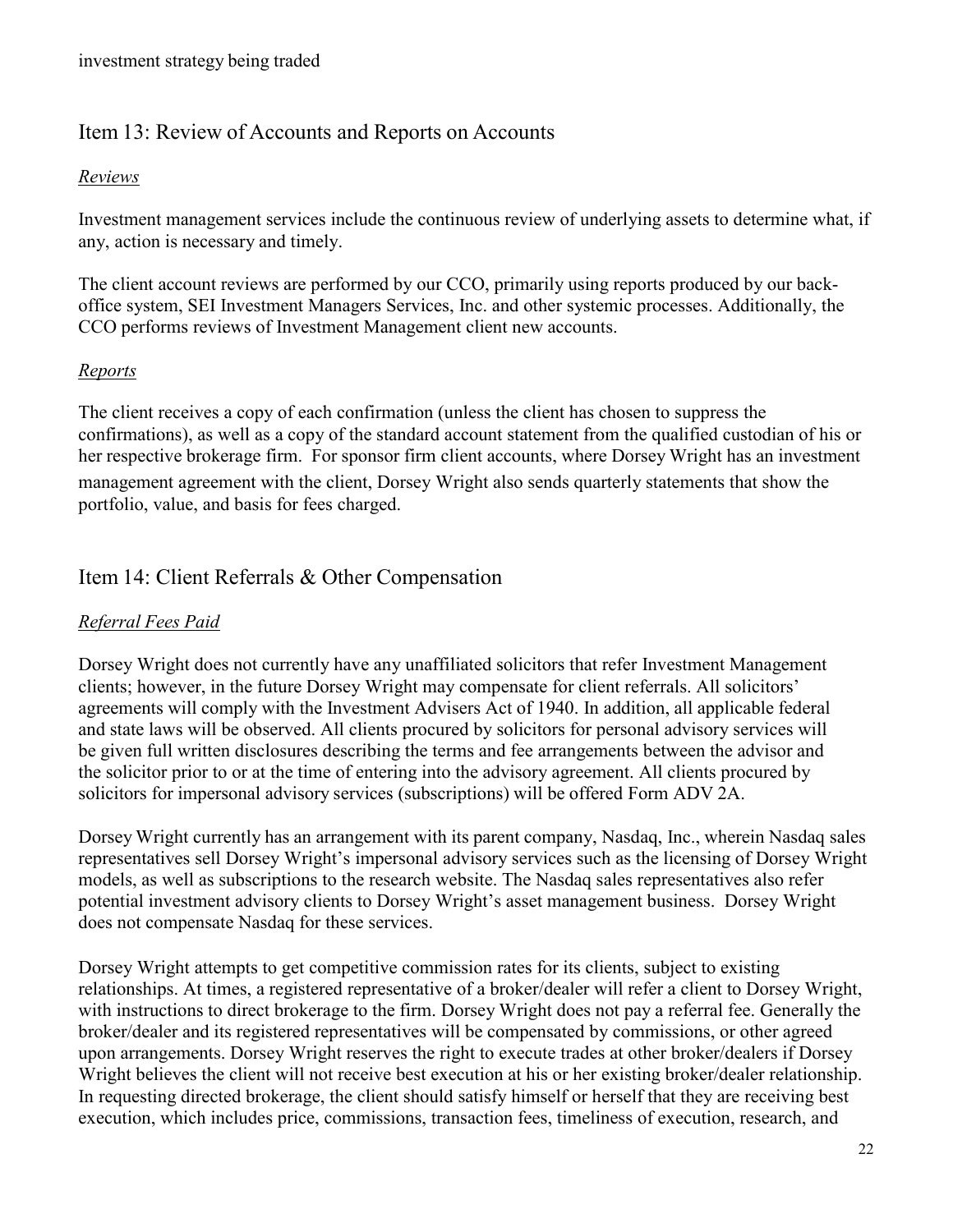other factors.

<span id="page-22-0"></span>Item 15: Custody

Dorsey Wright is deemed to have custody of client funds solely because of the fee deduction authority granted by the client in the investment advisory agreement.

Clients will receive account statements at least quarterly from their broker-dealer or other qualified custodian. Clients are urged to compare custodial account statements against statements prepared by Dorsey Wright for accuracy. Minor variations may occur because of reporting dates, accrual methods of interest and dividends, and other factors. The custodial statement is the official record of your account for tax purposes. Clients should contact Dorsey Wright's CCO, using the contact information listed on the cover page of this Brochure, if there are discrepancies between the custodial account statements and the quarterly statement he or she receives from Dorsey Wright.

## <span id="page-22-1"></span>Item 16: Investment Discretion

The Dorsey Wright Investment Management division maintains full discretion under a limited power of attorney as to the securities and amount of securities held within the Investment Management accounts. On occasion, a client may direct DWA to make a trade in their separately managed account.

Dorsey Wright will not have authority to withdraw client funds/securities or to take custody of client funds or securities, other than under the terms of the Fee Payment Authorization clause in the Agreement with the client.

## Item17: Voting Client Securities

Dorsey Wright has the authority to vote proxies, unless the client otherwise specifically directs. Dorsey Wright has engaged Institutional Shareholder Services to provide research and recommendations regarding client proxy votes, pursuant to the ISS Proxy Voting Guidelines. Dorsey Wright votes proxies in the best economic interest of the client, and not in the interest of our firm. While it is unlikely that we will have a material conflict when voting client proxies, a conflict could arise from time to time. We can resolve such conflicts to include, but not limited to, documenting that votes were cast in the interest of the client. As a secondary option, we can resolve conflicts that are more material by obtaining client's informed consent to vote a proxy in a specific manner. When seeking a client's consent, we will provide the client with sufficient information regarding the matter and the nature of the conflict to enable the client to make an informed decision. Clients may contact us direct at the phone number or address listed on the first page of this document to direct specific proxy votes or to obtain information on how the client's securities were voted on behalf of the client, as well as for a description of the Institutional Shareholder Services proxy voting policy. There may be times when refraining from voting a proxy is in the client's best interest, such as when the cost of voting exceeds the expected benefit to the client. Clients may request a complete copy of our proxy voting policy.

## <span id="page-22-2"></span>Item 18: Financial Information

An investment advisor must provide financial information if a threshold of fee prepayments is met; thereis a financial condition likely to impair the ability to meet contractual commitments; or, a bankruptcy within the past ten years. Dorsey Wright does not have any disclosure items in this section.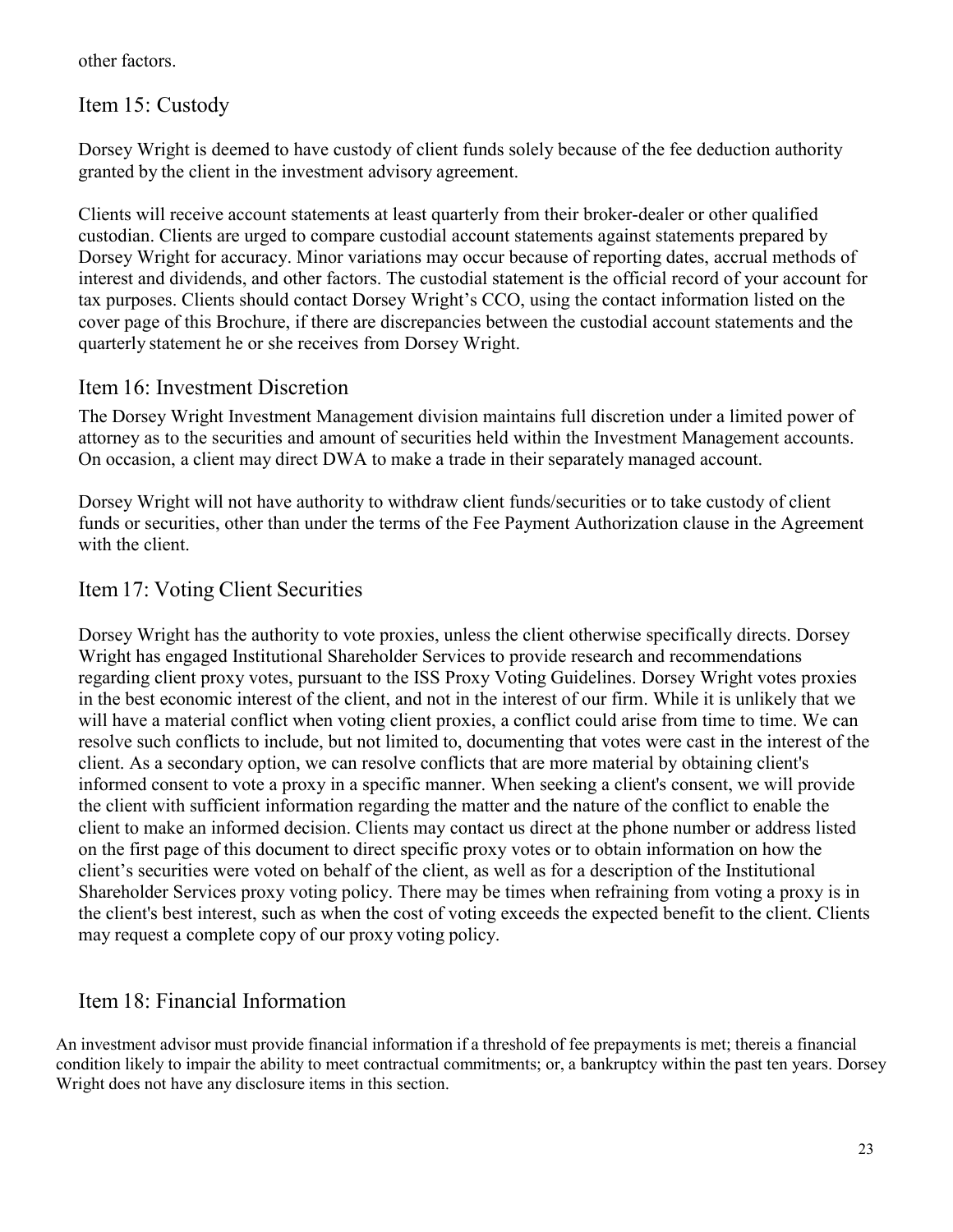## Item 1: Form ADV Part 2B Group Brochure Supplement Cover Page

This Brochure Supplement provides information about the following IA Reps that supplements the Dorsey Wright brochure. You should have received a copy of that brochure. Please contact Lisa Johnson (*Lisa.Johnson@nasdaq.com*) if you did not receive Dorsey Wright's brochure or if you have any questions about the contents of this supplement.

• Jay M. Gragnani

Additional information about IA Reps is available on the SEC's website at: [www.adviserinfo.sec.gov](http://www.adviserinfo.sec.gov/)

## Item 2: Educational Background and Business Experience

#### *Education and Business Background*

**Jay M. Gragnani** – *Head of Research & Client Engagement* 

- Investment industry experience since 2005 including:
	- o Dorsey, Wright & Associates 2005 to present
- Born 1982
- Graduated 2005 BS in Finance, Virginia Commonwealth University

FINRA Registrations-General Securities Representative (Series 7) Registered Principal (Series 24)

## Item 3: Disciplinary Information

An investment advisor and its supervised persons (IA Reps) must disclose material facts about any legal or disciplinary event that is material to a client's evaluation of the advisory business or of the integrity of the IA Rep. The IA Rep does not have any disclosure items.

#### Item 4: Other Business Activities

Dorsey Wright is registered as a Commodities Trading Adviser and may buy and sell futures contracts. Dorsey Wright and its IA Reps make no commissions from implementing commodities advice.

Mr. Gragnani is a registered representative with Nasdaq Capital Markets Advisory, LLC, an affiliated broker dealer. As a registered representative with the broker dealer, Mr. Gragnani may engage in the promotion of ETFs that may appear in the Firm's research and may be compensated for those efforts.

## Item 5: Additional Compensation

An investment advisor and its IA Reps must disclose economic benefits received by LW- FROM nonclients for the provision of advisory services. There are no additional compensation arrangements to disclose for this IARep.

#### Item 6: Supervision

Lisa Johnson, Chief Compliance Officer, monitors portfolios for investment objectives and other supervisory reviews. The Chief Compliance Officer may be contacted at the phone number of the main office as shown on the cover page.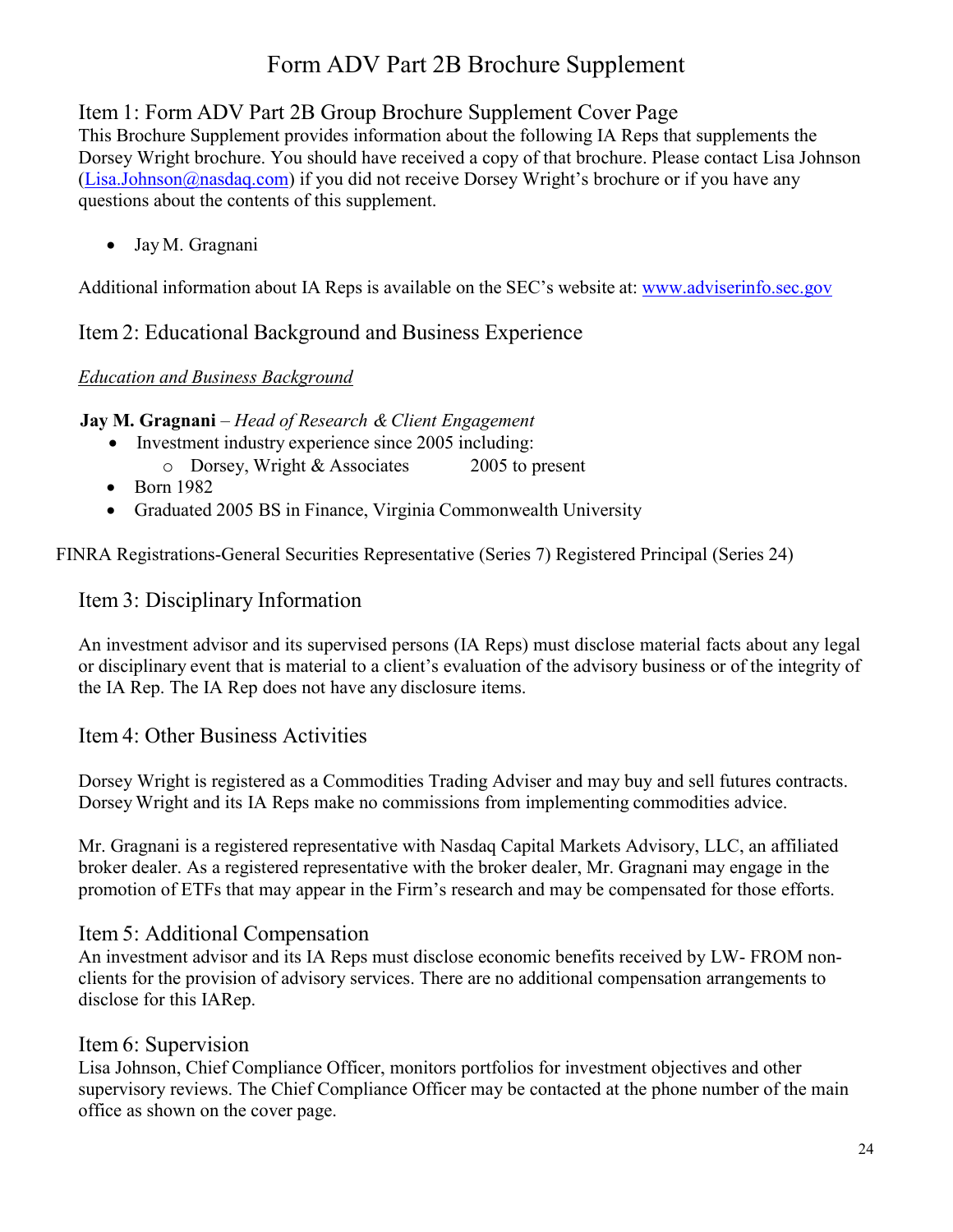## Item 1: Form ADV Part 2B Group Brochure Supplement Cover Page

This Brochure Supplement provides information about the following IA Reps that supplements the Dorsey Wright brochure. You should have received a copy of that brochure. Please contact Lisa Johnson [\(Lisa.Johnson@nasdaq.com\)](mailto:sara@dorseywright.com) if you did not receive Dorsey Wright's brochure or if you have any questions about the contents of this supplement.

• Myron C. Fuller, IV

Additional information about IA Reps is available on the SEC's website at: [www.adviserinfo.sec.gov](http://www.adviserinfo.sec.gov/)

## Item 2: Educational Background and Business Experience

#### *Education and Business Background*

#### **Myron C. Fuller, IV** – *Senior Vice President*

- Investment industry experience since 2007 including: o Dorsey, Wright & Associates 2007 to present
- Born 1980
- Graduated 2002 BS in Computer Science, Virginia Commonwealth University
- Graduated 2007 MBA, Virginia Tech

## Item 3: Disciplinary Information

An investment advisor and its supervised persons (IA Reps) must disclose material facts about any legal or disciplinary event that is material to a client's evaluation of the advisory business or of the integrity of the IA Rep. The IA Rep does not have any disclosure items.

#### Item 4: Other Business Activities

Dorsey Wright is registered as a Commodities Trading Adviser and may buy and sell futures contracts. Dorsey Wright and its IA Reps make no commissions from implementing commodities advice.

#### Item 5: Additional Compensation

An investment advisor and its IA Reps must disclose economic benefits received by non-clients for the provision of advisory services. There are no additional compensation arrangements to disclose for this IA Rep.

#### Item 6: Supervision

Lisa Johnson, Chief Compliance Officer, monitors portfolios for investment objectives and other supervisory reviews. The Chief Compliance Officer may be contacted at the phone number of the main office as shown on the cover page.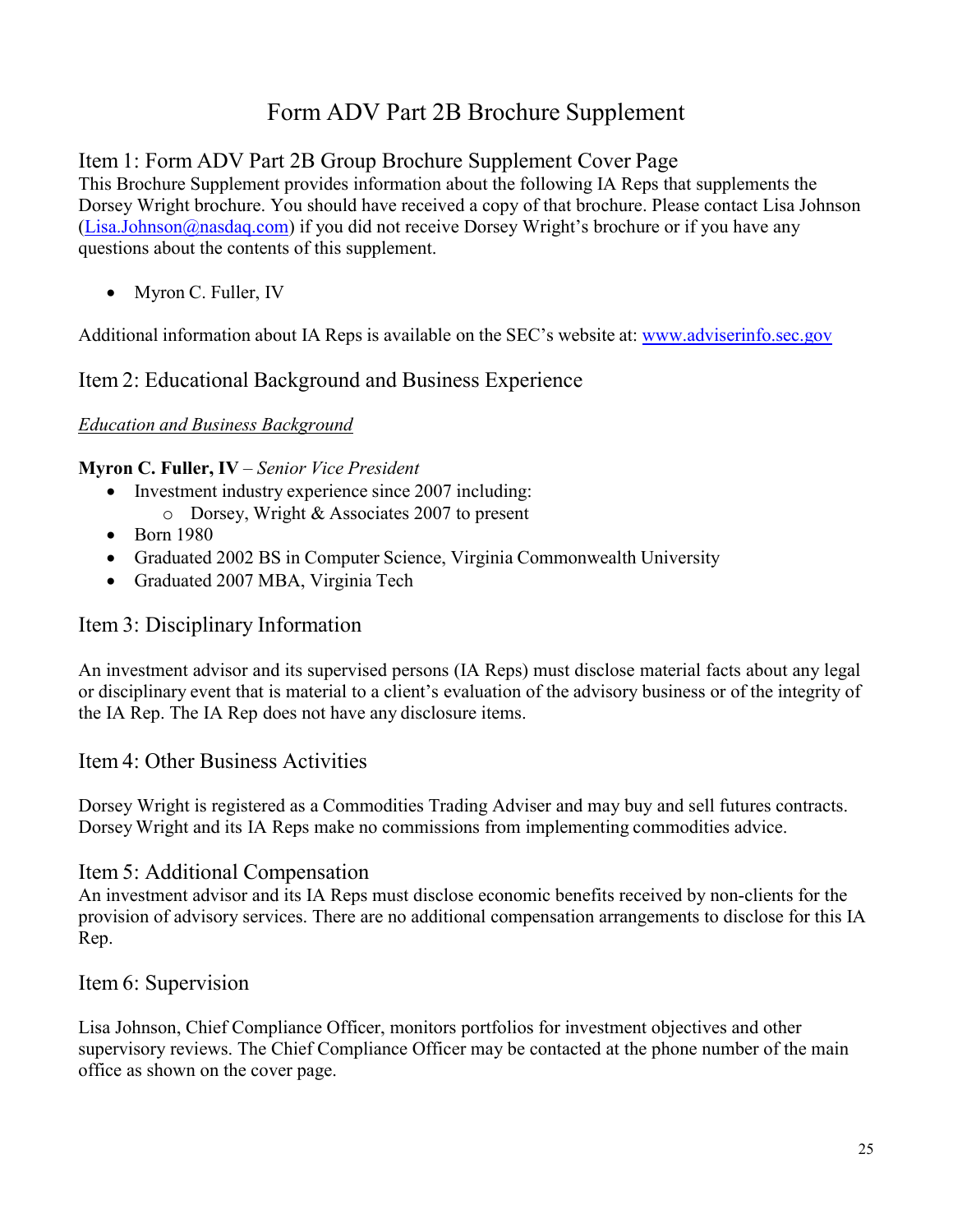## Item 1: Form ADV Part 2B Group Brochure Supplement Cover Page

This Brochure Supplement provides information about the following IA Reps that supplements the Dorsey Wright brochure. You should have received a copy of that brochure. Please contact Lisa Johnson [\(Lisa.Johnson@nasdaq.com\)](mailto:sara@dorseywright.com) if you did not receive Dorsey Wright's brochure or if you have any questions about the contents of this supplement.

• John G. Lewis, CMT

Additional information about IA Reps is available on the SEC's website at: [www.adviserinfo.sec.gov](http://www.adviserinfo.sec.gov/)

## Item 2: Educational Background and Business Experience

## *Education and Business Background*

**John G. Lewis, CMT** – *Senior Vice President, Portfolio Manager* 

- Investment industry experience since 1993 including:
	- o Dorsey, Wright & Associates 2002 to present
- Born 1971
- Graduated 1993 BS in Business Administration, University of San Diego
- Graduated 2002 Masters in Business Administration, University of Southern California

## *Professional Designations Qualifications*

CMT - Chartered Market Technician, conferred by Market Technicians Association. Candidates must meet the following requirements:

- Successful completion of all 3 levels of the CMT Exam.
- Gainfully employed in a professional analytical or investment management capacity for a minimum period of 3 years and regularly engaged in this capacity at the time of successfully passing all exams.

## Item 3: Disciplinary Information

An investment advisor and its supervised persons (IA Reps) must disclose material facts about any legal or disciplinary event that is material to a client's evaluation of the advisory business or of the integrity of the IA Rep. The IA Reps do not have any disclosure items.

## Item 4: Other Business Activities

Dorsey Wright is registered as a Commodities Trading Adviser and may buy and sell futures contracts. Dorsey Wright and its IA Reps make no commissions from implementing commodities advice.

## Item 5: Additional Compensation

An investment advisor and its IA Reps must disclose economic benefits received by non-clients for the provision of advisory services. There are no additional compensation arrangements to disclose for this IA Rep.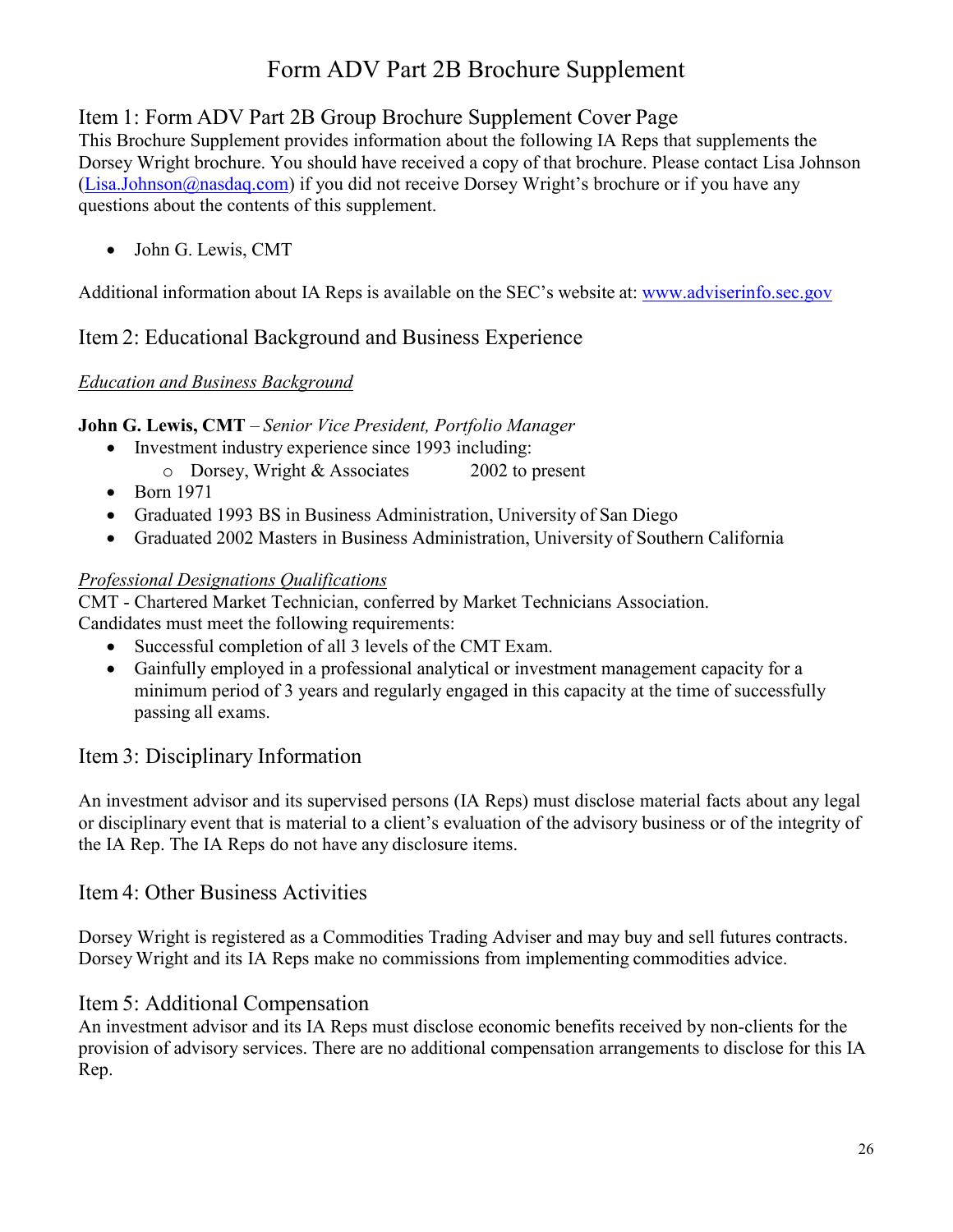# Item 6: Supervision

Lisa Johnson, Chief Compliance Officer, monitors portfolios for investment objectives and other supervisory reviews. The Chief Compliance Officer may be contacted at the phone number of the main office as shown on the cover page.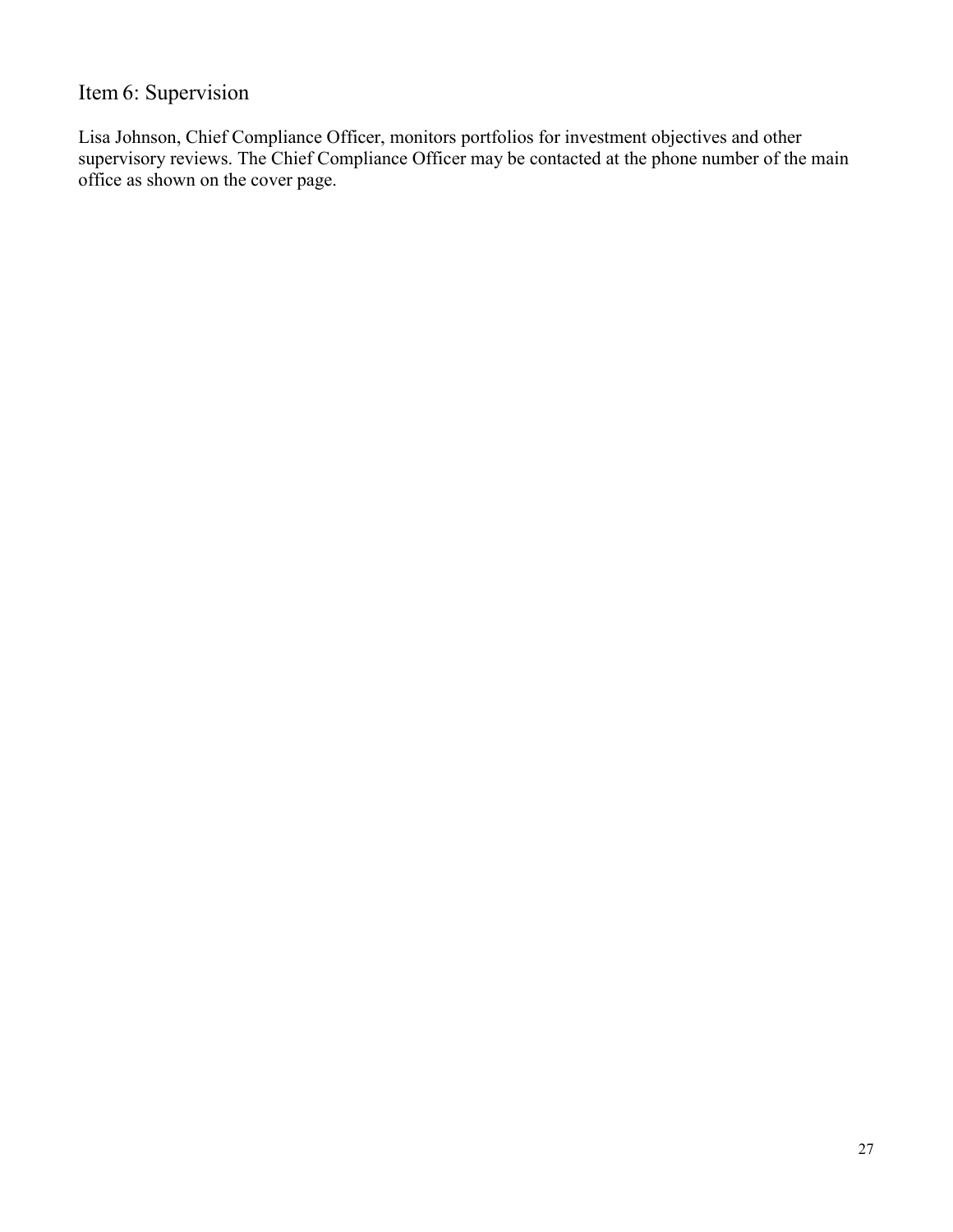## Item 1: Form ADV Part 2B Group Brochure Supplement Cover Page

This Brochure Supplement provides information about the following IA Reps that supplements the Dorsey Wright brochure. You should have received a copy of that brochure. Please contact Lisa Johnson [\(Lisa.Johnson@nasdaq.com\)](mailto:sara@dorseywright.com) if you did not receive Dorsey Wright's brochure or if you have any questions about the contents of this supplement.

• Andrew C. Hyer, CIMA®, CMT, CFP®

Additional information about IA Reps is available on the SEC's website at: [www.adviserinfo.sec.gov](http://www.adviserinfo.sec.gov/)

## Item 2: Educational Background and Business Experience

#### *Education and Business Background*

#### **Andrew C. Hyer, CIMA®, CMT, CFP®** – *Client Portfolio Manager*

- Investment industry experience since 2004 including: o Dorsey, Wright & Associates 2004 to present
- Born 1978
- Graduated 2003 BS in Finance and Economics, Utah State University

#### *Professional Designations Qualifications*

CMT - Chartered Market Technician, conferred by Market Technicians Association. Candidates must meet the following requirements:

- Successful completion of all 3 levels of the CMT Exam.
- Gainfully employed in a professional analytical or investment management capacity for a minimum period of 3 years and regularly engaged in this capacity at the time of successfully passing all exams.

CIMA® - Certified Investment Management Analyst®, conferred by the Investment Management Consultants Association (IMCA). Candidates must complete the following requirements:

- At least three years of experience in investment management consulting or financial services
- Passed a background check and qualification examination.
- Completed an educational program from a top-25 business school.
- Successfully passed a comprehensive certification examination
- Agreed to adhere to an ethical code of professional responsibility and to complete 40 hours of continuing education every two years.

CFP® - Certified Financial Planner™, conferred by Certified Financial Planner Board of Standards, Inc. (CFP Board). The CFP® certification is a voluntary certification; no federal or state law or regulation requires financial planners to hold CFP® certification. It is recognized in the United States and a number of other countries for its (1) high standard of professional education; (2) stringent code of conduct and standards of practice; and (3) ethical requirements that govern professional engagements with clients. Candidates must complete the following requirements for certification:

• Completion of an advanced college-level course of study addressing the financial planning subject areas that CFP Board's studies have determined as necessary for the competent and professional delivery of financial planning services, and attain a Bachelor's Degree from a regionally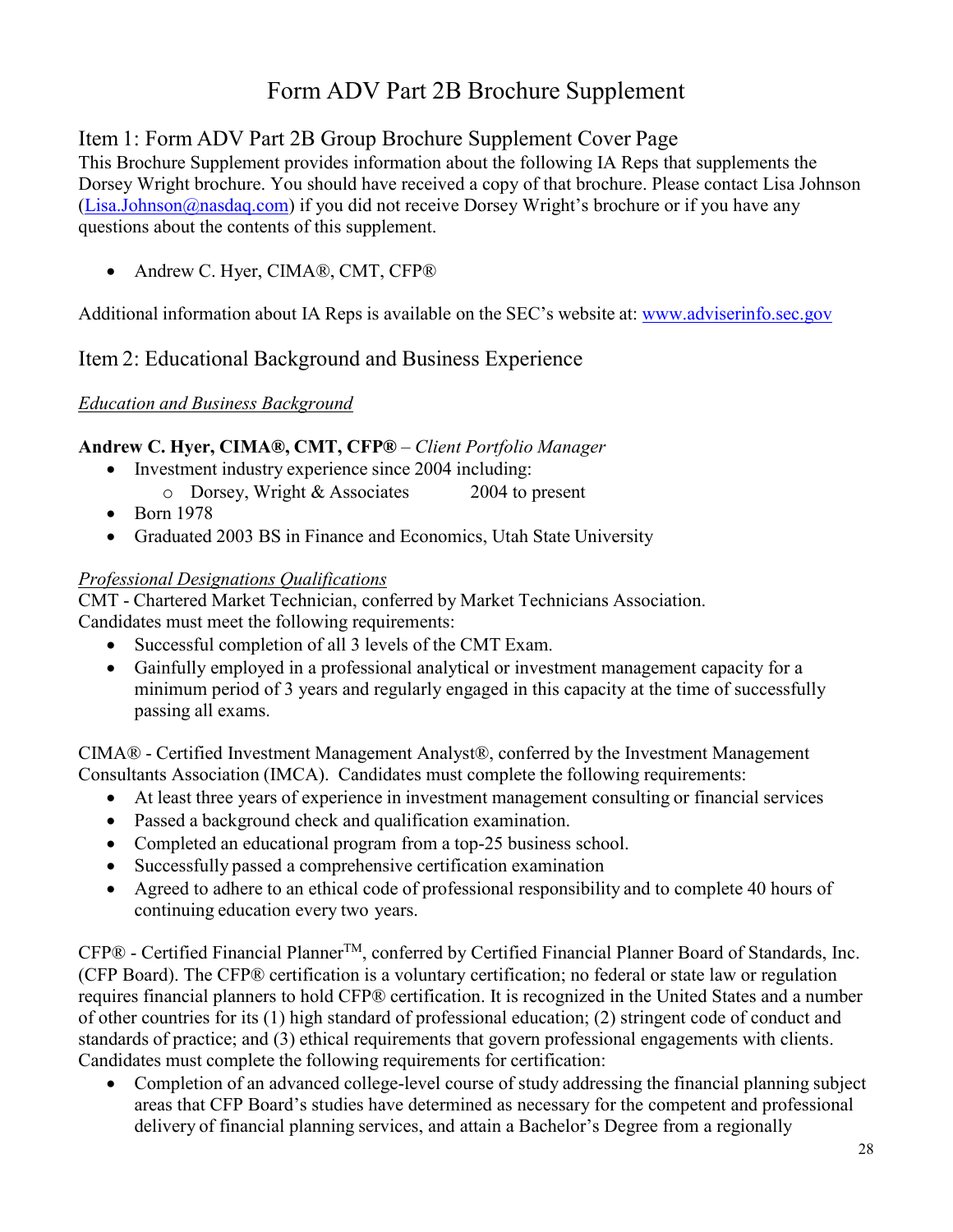accredited U.S. college or university (or its equivalent from a foreign university). CFP Board's financial planning subject areas include insurance planning and risk management, employee benefits planning, investment planning, income tax planning, retirement planning, and estate planning.

- Passage of the comprehensive CFP® Certification Examination. The examination, administered in 10 hours over a two-day period, includes case studies and client scenarios designed to test one's ability to correctly diagnose financial planning issues and apply one's knowledge of financial planning to real world circumstances;
- Completion of at least three years of full-time financial planning-related experience (or the equivalent, measured as 2,000 hours per year); and
- Agreement to be bound by CFP Board's *Standards of Professional Conduct*, a set of documents outlining the ethical and practice standards for CFP® professionals.

Individuals who become certified must complete the following ongoing education and ethics requirements in order to maintain the right to continue to use the CFP® marks:

- Continuing Education Complete 30 hours of continuing education hours every two years, including two hours on the *Code of Ethics* and other parts of the *Standards of Professional Conduct*, to maintain competence and keep up with the developments in the financial planning field; and
- Ethics Renew an agreement to be bound by the *Standards of Professional Conduct*. The standards prominently require The Standards prominently require that CFP® professionals provide financial planning services at a fiduciary standard of care. This means CFP® professionals must provide financial planning services in the best interests of their clients.

CFP® professionals who fail to comply with the above standards and requirements may be subject to CFP Board's enforcement process, which could result in suspension or permanent revocation of their CFP® certification.

FINRA Registrations-General Securities Representative (Series 7) Registered Principal (Series 24.)

## Item 3: Disciplinary Information

An investment advisor and its supervised persons (IA Reps) must disclose material facts about any legal or disciplinary event that is material to a client's evaluation of the advisory business or of the integrity of the IA Rep. The IA Reps do not have any disclosure items.

## Item 4: Other Business Activities

Dorsey Wright is registered as a Commodities Trading Adviser and may buy and sell futures contracts. Dorsey Wright and its IA Reps make no commissions from implementing commodities advice.

Mr. Hyer is a registered representative with Nasdaq Capital Markets Advisory, LLC, an affiliated broker dealer. As a registered representative with the broker dealer, Mr. Hyer may engage in ETFs distribution activities. In this role, he may promote ETFs where Dorsey Wright & Associates serve as the index provider or licensee and will receive compensation for these activities.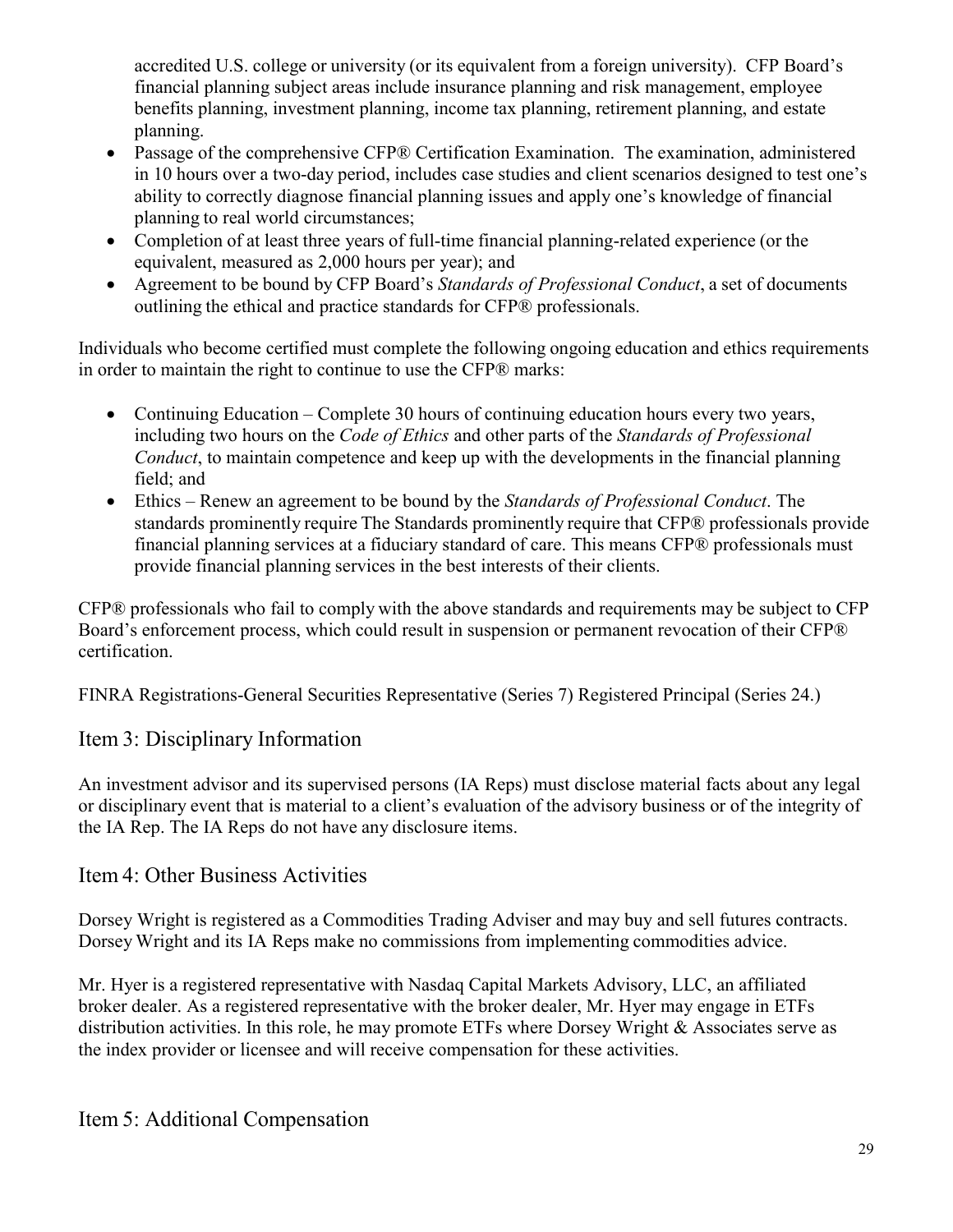An investment advisor and its IA Reps must disclose economic benefits received by non-clients for the provision of advisory services. There are no additional compensation arrangements to disclose for this IA Rep.

Item 6: Supervision

Lisa Johnson, Chief Compliance Officer, monitors portfolios for investment objectives and other supervisory reviews. The Chief Compliance Officer may be contacted at the phone number of the main office as shown on the cover page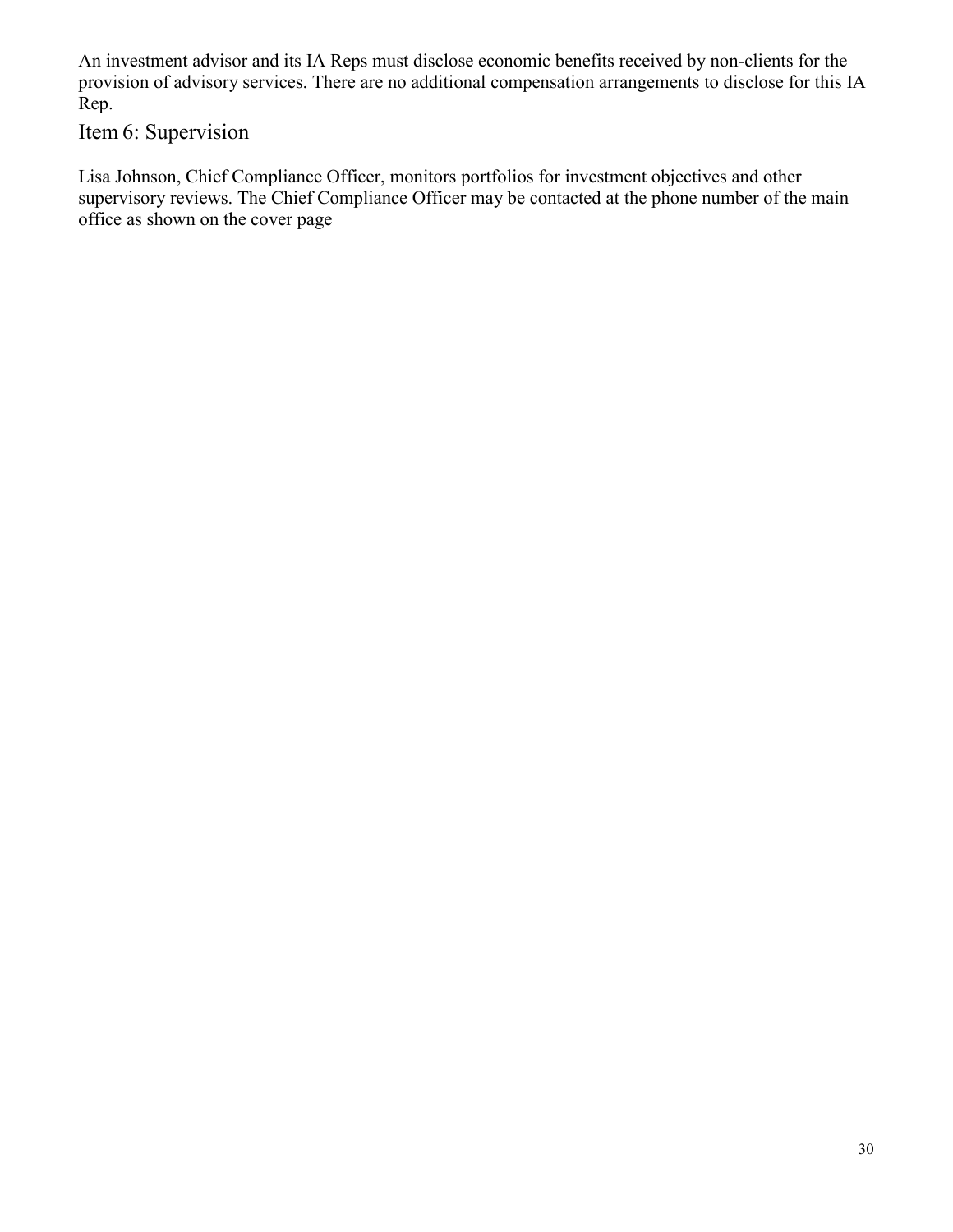

# **Notice of Privacy Policy**

## Maintaining your privacy and complying with laws and regulations that apply to our processing of your personal data is important to us.

As part of the Nasdaq group of companies, Dorsey Wright complies with Nasdaq's posted Privacy Policy which is available at http://business.nasdaq.com/ privacy-statement. You may also obtain a paper copy of this policy through your Dorsey Wright representative or by contacting our Privacy Team at privacy@nasdaq.com or Dorsey Wright c/o Nasdaq, Attn: Office of General Counsel – Privacy Team, 805 Kings Farm Blvd., Rockville, MD 20850.

The following summary of our Privacy Policy provides information about our policy and related practices. Please consult our policy for a full description of how we process personal data and comply with privacy requirements under applicable law.

We process personal data about you in connection with our provision of subscription or advisory services to you. This information may include, but is not limited to, information such as:

- Information we receive from you on subscription forms, investor questionnaires, or other information provided by you in writing, in person, by telephone, electronically, or by any other means; Information about your transactions with us, including account balances; and
- Information obtained if you enter into an investment advisory contract, including social security number, net worth, financial qualifications, investment experience, and transaction history.

We may also collect personal data from third parties about you to meet our business requirements such as to comply with our duties under applicable regulations and our risk management processes such as screening customers and counterparties for sanctions and compliance risk.

We may provide your nonpublic personal data to our affiliates. Our affiliates are companies related to us by common ownership or control and include both financial and non-financial companies.

We do not disclose any nonpublic personal data about our customers or former customers to non-affiliates, except as set forth in our Privacy Policy. Without limiting the generality of the foregoing, we may disclose personal data to authorized service providers and as permitted by applicable law. Service providers are companies that perform support services on our behalf as necessary to affect, administer, or process a transaction, or for maintaining and servicing your account; all service providers are subject to contractual duties of confidentiality that are consistent with our posted Privacy Policy. As a US-based company and registered investment adviser, Dorsey Wright is subject to US regulatory oversight; this includes the authority by regulatory and law enforcement bodies to require access to personal data that we process as part of our operations.

We do not sell information about you or your accounts to any company, individual, or group.

We restrict access to nonpublic personal data about you to those employees who need to know that information

WE PROCESS PERSONAL DATA ABOUT YOU IN CONNECTION WITH OUR PROVISION OF SUBSCRIPTION OR ADVISORY SERVICES TO YOU.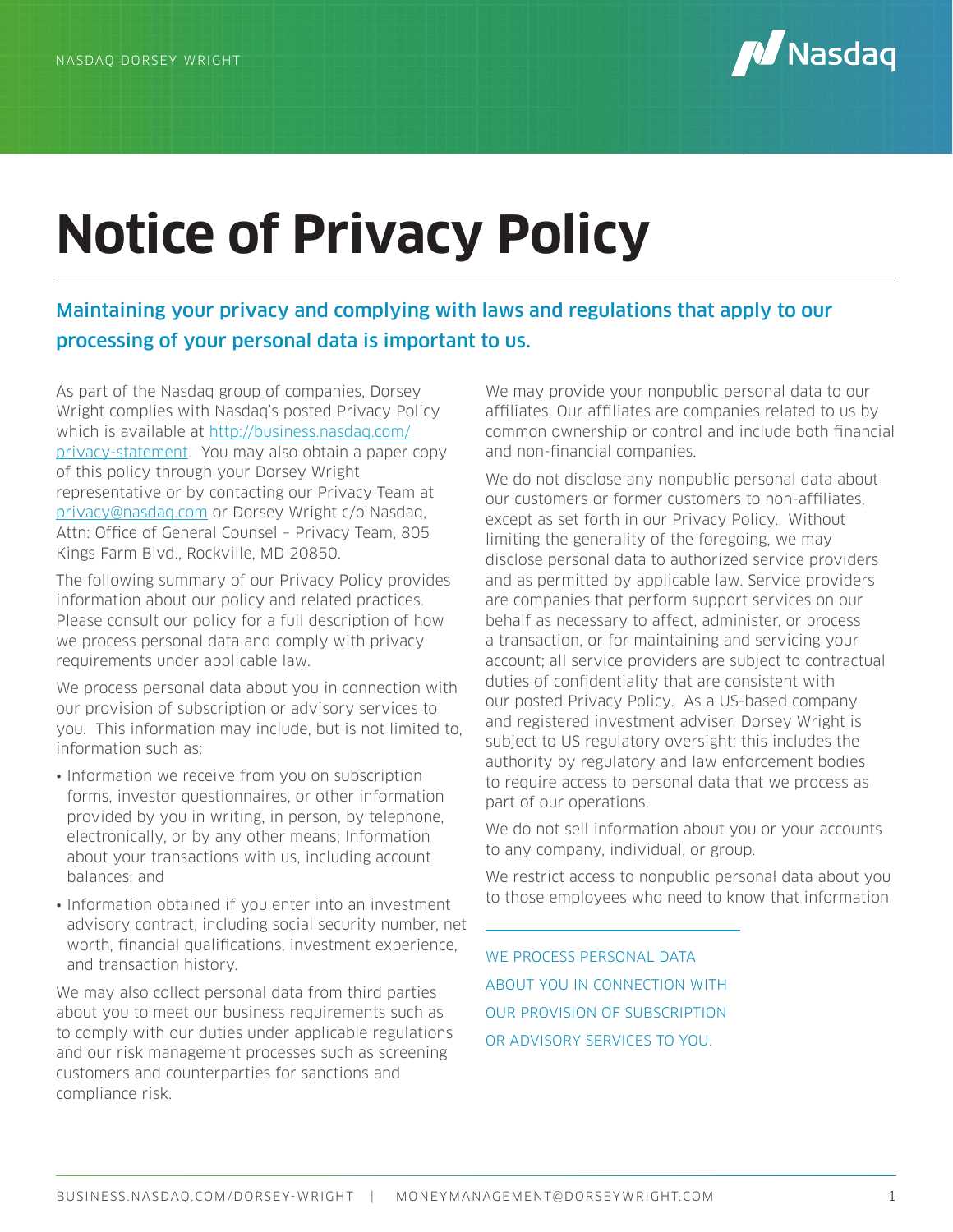

to provide products or services to you. We maintain reasonable physical, administrative, and technical procedural safeguards to protect your personal data.

You do not need to call or do anything as a result of this notice. It is meant to inform you of how we safeguard your personal data.

#### **Use of Cookies on Website**

Dorsey Wright complies with Nasdaq's posted Cookie Statement, which is available at http://business.nasdaq. com/cookie-statement. In some instances Dorsey Wright may use pixels, or transparent GIF files, to help manage online advertising. These GIF files are provided by our ad management partner. These files enable our ad management partner to recognize a unique cookie on your Web browser, which in turn enables us to learn which advertisements bring users to our website. The cookie was placed by us, or by another advertiser who works with our ad management partner. With cookies, the information that we collect and share is anonymous and not personally identifiable. It does not contain your name, address, telephone number, or email address.

In some instances Dorsey Wright may use third party advertising companies to serve ads on our behalf across the Internet. These third-party advertising companies

WITH COOKIES, THE INFORMATION THAT WE COLLECT AND SHARE IS ANONYMOUS AND NOT PERSONALLY IDENTIFIABLE.

employ cookie and 1X1 pixel.gifs or action tags technology to measure and improve the effectiveness of ads for their clients. To do so, these companies may use information about your visits to our website and other websites. This information can include date/time of banner ad shown, their cookie, and the entire IP address. This information can also be used for online preference marketing purposes. Please consult our Cookie Statement for further information on how we use cookies and self-regulatory programs that permit you to opt-out of receiving certain types of advertising.

We reserve the right to change our Privacy Policy and Cookie Statement from time to time. Any changes will be posted on our website, and we may take other reasonable steps to communicate changes to you.

© Copyright 2018. All rights reserved. Nasdaq, Inc. 1573-Q18

<sup>\*</sup> This Notice of Privacy Policy provides a high-level overview of our posted Privacy Policy. It is provided for informational purposes only and is not intended to modify, expand or otherwise vary the terms of the Privacy Policy. Please consult the current Privacy Policy posted on our website for full details about our processing of personal data and privacy practices.